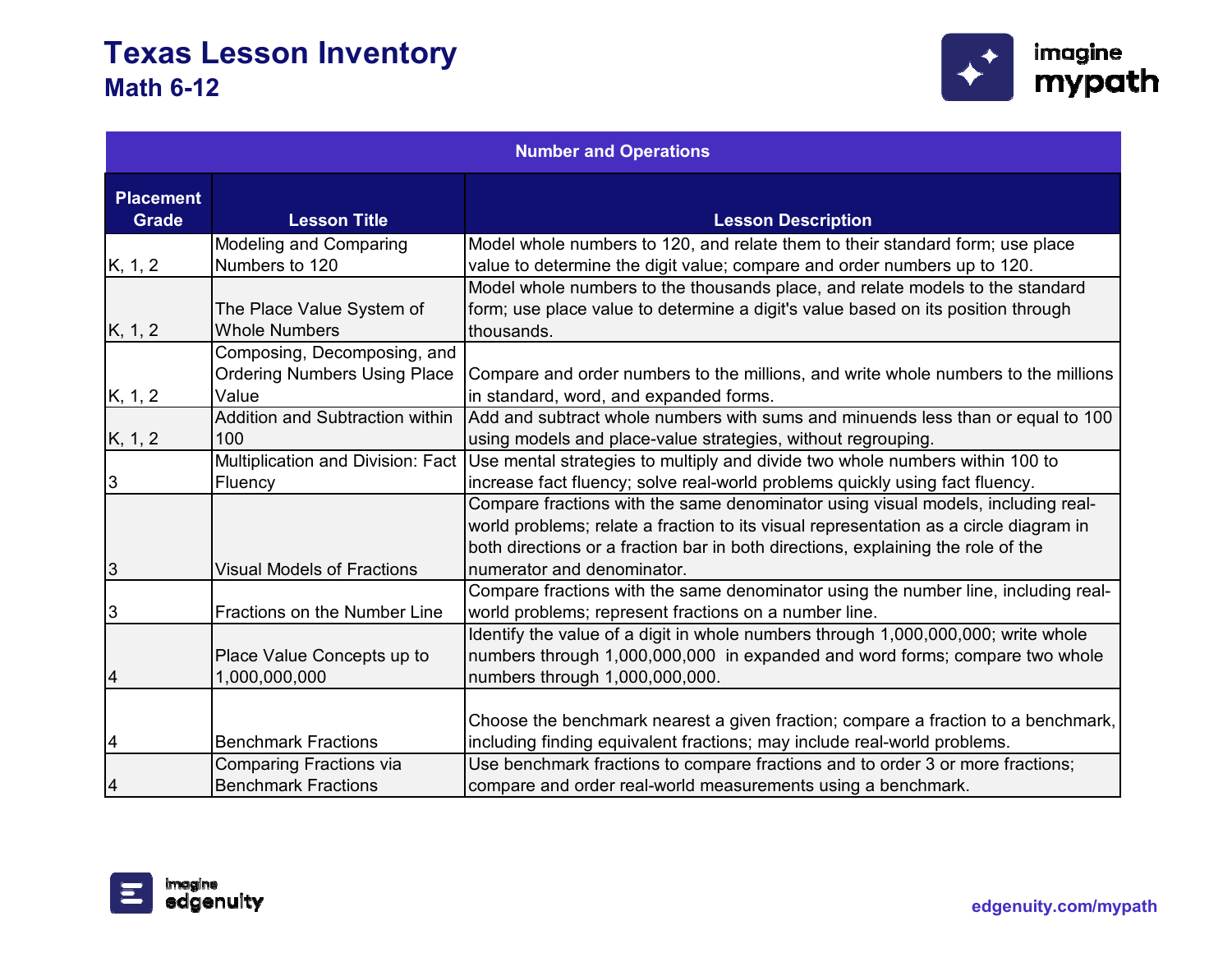

| <b>Placement</b><br><b>Grade</b> | <b>Lesson Title</b>               |                                                                                         |
|----------------------------------|-----------------------------------|-----------------------------------------------------------------------------------------|
|                                  |                                   | <b>Lesson Description</b>                                                               |
|                                  |                                   | Compare two fractions with different denominators; compare two fractions with           |
|                                  |                                   | different denominators including at least one mixed number; order three or more         |
|                                  | Using Equivalent Fractions to     | fractions with different denominators, including those with at least one mixed          |
| 4                                | <b>Compare Fractions</b>          | number; rewrite fractions to have a common denominator.                                 |
|                                  |                                   | Find an equivalent form of a computed sum or difference, including lowest terms;        |
|                                  | <b>Adding and Subtracting</b>     | model and compute sums and differences of fractions when the denominator is the         |
| 4                                | Fractions                         | same, including real-world problems.                                                    |
|                                  | Working with Fractions with       | Add two fractions with denominators 10 and 100 using a common denominator;              |
| 4                                | Denominators of 10 and 100        | write fractions with denominators 10 or 100 as decimals and vice versa.                 |
|                                  |                                   | Add decimals using a variety of strategies, including counting up and the standard      |
| 4                                | <b>Adding Decimals</b>            | algorithm; use decimals to find real-world sums involving money.                        |
|                                  |                                   |                                                                                         |
|                                  |                                   | Subtract by place value using a variety of strategies including counting up and the     |
| 4                                | <b>Subtracting Decimals</b>       | standard algorithm; solve real-world problems involving subtraction of decimals.        |
|                                  |                                   | Add and subtract two fractions with different denominators, including real-world        |
|                                  | Using Equivalent Fractions to     | problems; use visual representations to add and subtract fractions with                 |
| 5                                | <b>Add and Subtract Fractions</b> | denominators that are different but compatible, including real-world problems.          |
|                                  |                                   | Compare decimals using various place value strategies and real-world                    |
| 5                                | <b>Comparing Decimals</b>         | measurements.                                                                           |
|                                  | Multiplying and Dividing          |                                                                                         |
| 5                                | Decimals by a Power of 10         | Multiply and divide decimals by powers of 10, including real-world problems.            |
|                                  |                                   | Multiply whole numbers by decimals less than one, including real-world problems;        |
|                                  | Multiplying a Whole Number by     | use rounding to estimate a product before computing as a means of developing a          |
| 5                                | a Decimal Less than 1             | sense of the size of the product, including real-world problems.                        |
|                                  |                                   | Multiply decimals to the hundredths place, including real-world problems; use           |
|                                  |                                   | rounding to estimate a product before computing as a means of developing a sense        |
|                                  |                                   | of the size of the product, including the position of the decimal point in the product, |
| 5                                | <b>Multiplying Decimals</b>       | including real-world problems.                                                          |
|                                  | <b>Unit Fractions and Whole</b>   | Divide a unit fraction by a whole number and vice versa; use unit fraction and whole    |
| 5                                | <b>Number Division</b>            | number division to solve real-world problems.                                           |

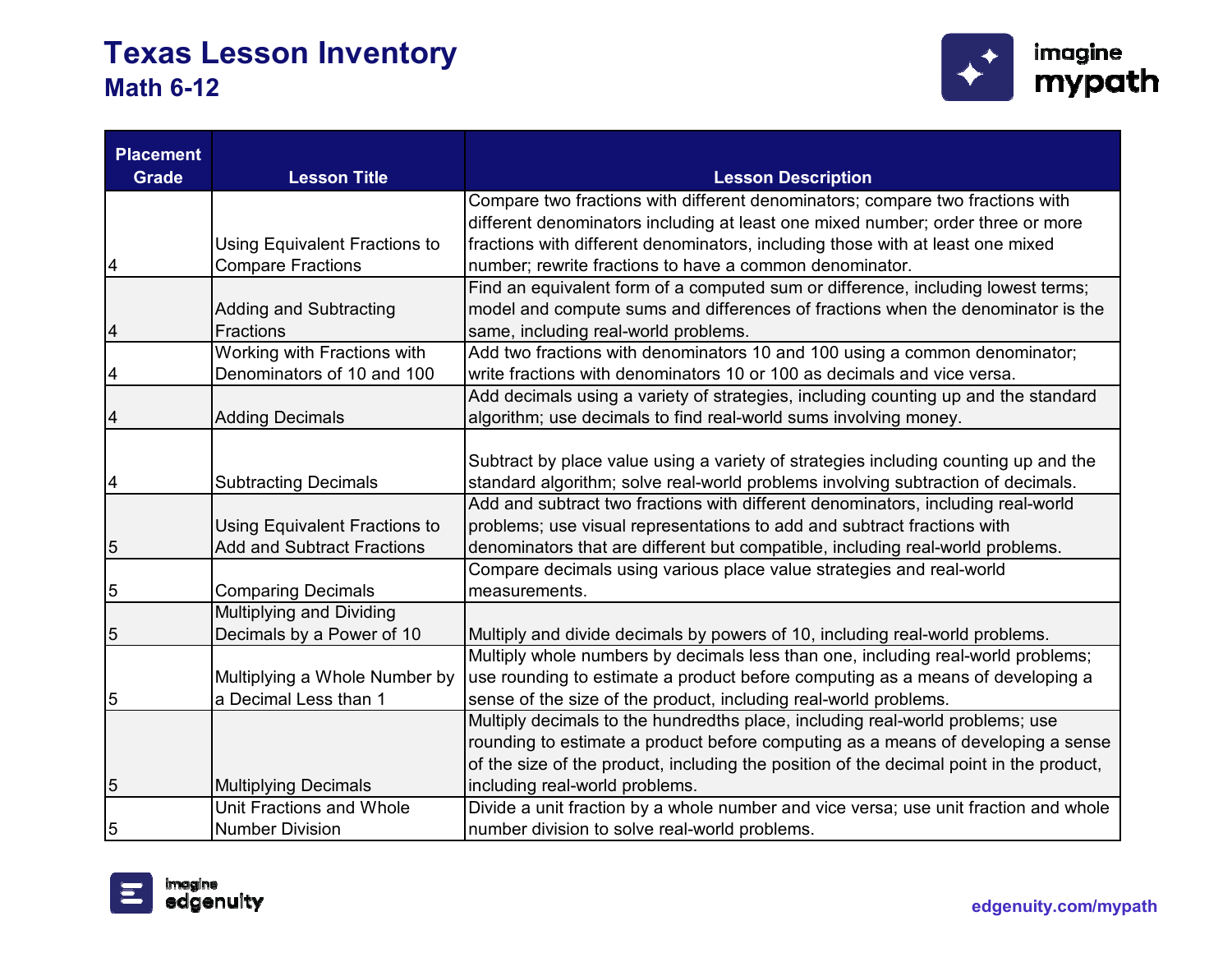

| <b>Placement</b><br><b>Grade</b> | <b>Lesson Title</b>               | <b>Lesson Description</b>                                                              |
|----------------------------------|-----------------------------------|----------------------------------------------------------------------------------------|
|                                  | <b>Adding and Subtracting</b>     |                                                                                        |
| 5                                | <b>Decimals</b>                   | Add and subtract decimals.                                                             |
|                                  | Dividing a Fraction by a Whole    | Divide a fraction by a whole number equal to the fraction's denominator in real-world  |
| 6                                | Number                            | situations.                                                                            |
|                                  |                                   | Multiply fractions using models and the standard algorithm including real-world        |
| 6                                | <b>Fraction Multiplication</b>    | problems.                                                                              |
|                                  | Dividing a Fraction by a          |                                                                                        |
| 6                                | Fraction                          | Use models to divide a fraction by a fraction.                                         |
|                                  | Finding a Rule for Dividing       |                                                                                        |
| 6                                | Fractions                         | Use the standard algorithm to divide fractions                                         |
|                                  | Fraction Multiplication and       |                                                                                        |
| 6                                | <b>Division</b>                   | Solve real-world problems using fraction multiplication and fraction division.         |
|                                  | Using a Rule to Find Decimal      | Multiply decimals, and use a rule to place the decimal point in a product; use         |
| 6                                | Products                          | estimation to determine reasonableness.                                                |
|                                  |                                   | Divide whole numbers with and without remainders, writing remainders as                |
| 6                                | <b>Dividing Whole Numbers</b>     | terminating or repeating decimals; includes real-world problems.                       |
|                                  |                                   | Divide whole numbers by decimals, and divide decimals by decimals; use estimation      |
| 6                                | <b>Dividing Decimals</b>          | to determine reasonableness.                                                           |
|                                  |                                   | Graph rational numbers on a number line; compare rational numbers using symbols        |
| 6                                | <b>Comparing Rational Numbers</b> | $=$ , $\le$ , and $\ge$ .                                                              |
|                                  |                                   | Order rational numbers; write and interpret statements of comparison for rational      |
| 6                                | <b>Ordering Rational Numbers</b>  | numbers in real-world contexts.                                                        |
|                                  |                                   | Use visual representations and apply properties of operations to add integers,         |
| 6                                | <b>Adding Integers</b>            | including real-world problems.                                                         |
|                                  |                                   | Use visual representations, additive inverse, and properties of operations to subtract |
| 6                                | <b>Subtracting Integers</b>       | integers, including real-world problems.                                               |
|                                  |                                   | Use visual representations, properties of operations, and rules of signed numbers to   |
| 6                                | <b>Multiplying Integers</b>       | multiply integers, including real-world problems.                                      |
|                                  |                                   | Use visual representations, properties of operations, and rules of signed numbers to   |
| 6                                | Dividing Integers                 | divide integers, including real-world problems.                                        |

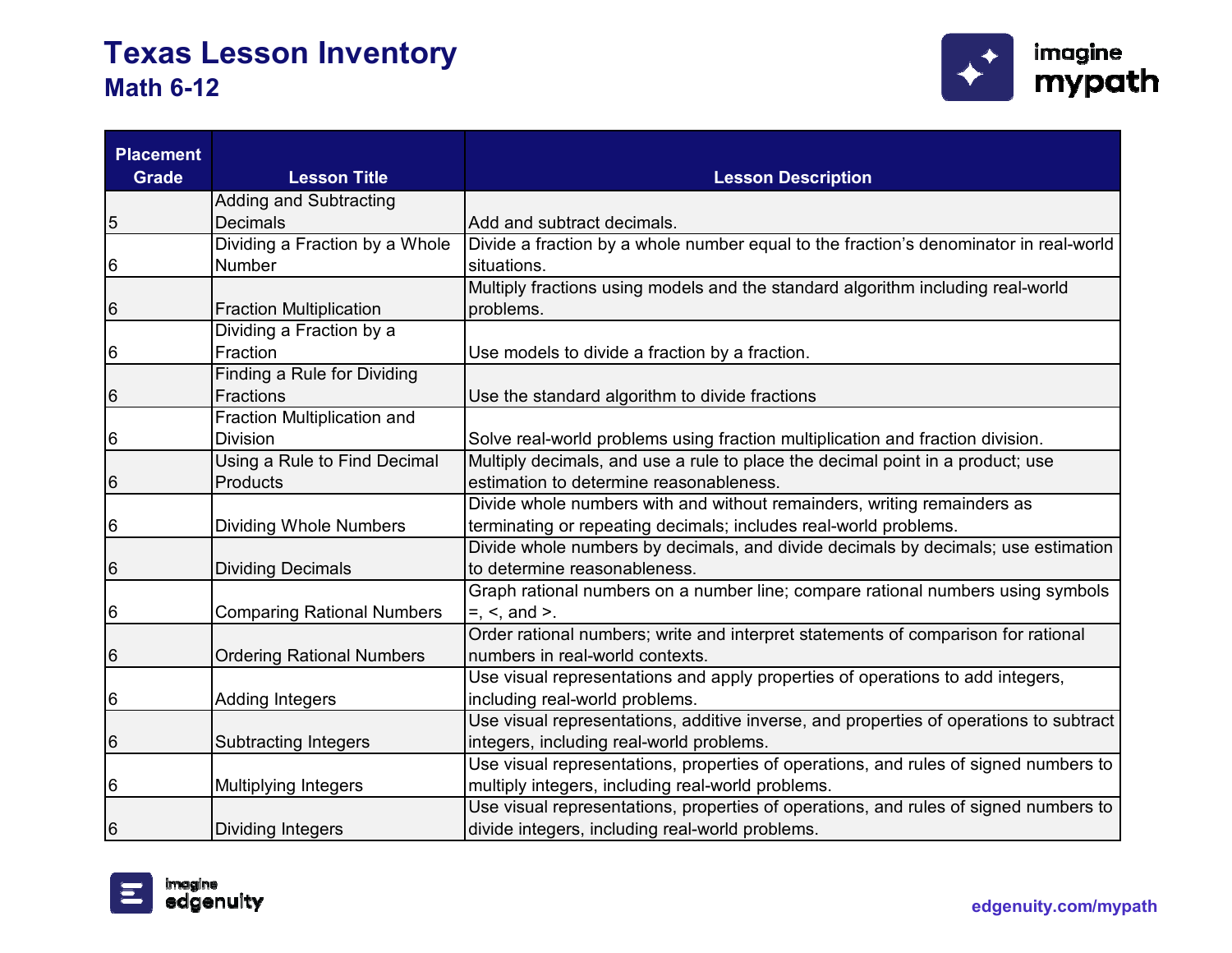

| <b>Placement</b><br><b>Grade</b> | <b>Lesson Title</b>                   | <b>Lesson Description</b>                                                             |
|----------------------------------|---------------------------------------|---------------------------------------------------------------------------------------|
|                                  | <b>Adding and Subtracting</b>         | Add and subtract rational numbers in fraction form, including with the use of visual  |
| 7                                | Fractions                             | representations.                                                                      |
|                                  |                                       | Multiply rational numbers in fraction form; use the rules of signed numbers and       |
| 7                                | <b>Multiplying Fractions</b>          | properties of operations to multiply fractions; estimate products of fractions.       |
|                                  |                                       | Divide rational numbers in fraction form; use the rules of signed numbers and         |
| 7                                | <b>Dividing Fractions</b>             | properties of operations to divide fractions; estimate quotients of fractions.        |
|                                  | <b>Solving Problems Involving</b>     | Solve real-world and mathematical problems involving addition, subtraction,           |
| 7                                | <b>Rational Numbers</b>               | multiplication, and division with rational numbers.                                   |
|                                  |                                       | Represent positive and negative rational numbers on vertical number lines and         |
|                                  |                                       | horizontal number lines; write a rational number as a decimal that eventually         |
|                                  |                                       | terminates or repeats; describe real-world situations that can be represented by      |
| 8                                | <b>Rational Numbers</b>               | rational numbers, including where opposite quantities combine to make 0.              |
|                                  | Finding the Hypotenuse in Right       | Given lengths of any two legs of a right triangle, find the length of the hypotenuse, |
| 8                                | <b>Triangles</b>                      | including real-world problems.                                                        |
|                                  |                                       | Differentiate between rational and irrational numbers; express repeating decimals     |
| 8                                | <b>Exploring Real Numbers</b>         | with bar notation.                                                                    |
|                                  |                                       | <b>Algebraic Reasoning</b>                                                            |
|                                  | Addition and Subtraction within       | Add and subtract whole numbers with sums and minuends less than or equal to 10        |
| K, 1, 2                          | 10 Using Models                       | using models; find the number that makes 10 when added to a given number.             |
|                                  | <b>Addition and Subtraction as</b>    | Apply the inverse relationship between addition and subtraction to solve one-step     |
| K, 1, 2                          | <b>Inverse Operations</b>             | equations and to model and solve real-world problems.                                 |
|                                  | <b>Using Addition and Subtraction</b> |                                                                                       |
| K, 1, 2                          | to Make Comparisons                   | Solve addition and subtraction problems involving comparison.                         |
|                                  | <b>Addition and Subtraction: Fact</b> | Use mental strategies to add and subtract two whole numbers within 20 that do not     |
| K, 1, 2                          | Fluency                               | involve regrouping in order to increase fact fluency.                                 |
|                                  | Unknowns in Multiplication and        | Determine the unknown whole number in multiplication and division equations           |
| 3                                | <b>Division Equations</b>             | relating three whole numbers.                                                         |
| $\overline{3}$                   | <b>Multistep Word Problems</b>        | Solve real-world problems with two operations involving whole numbers.                |

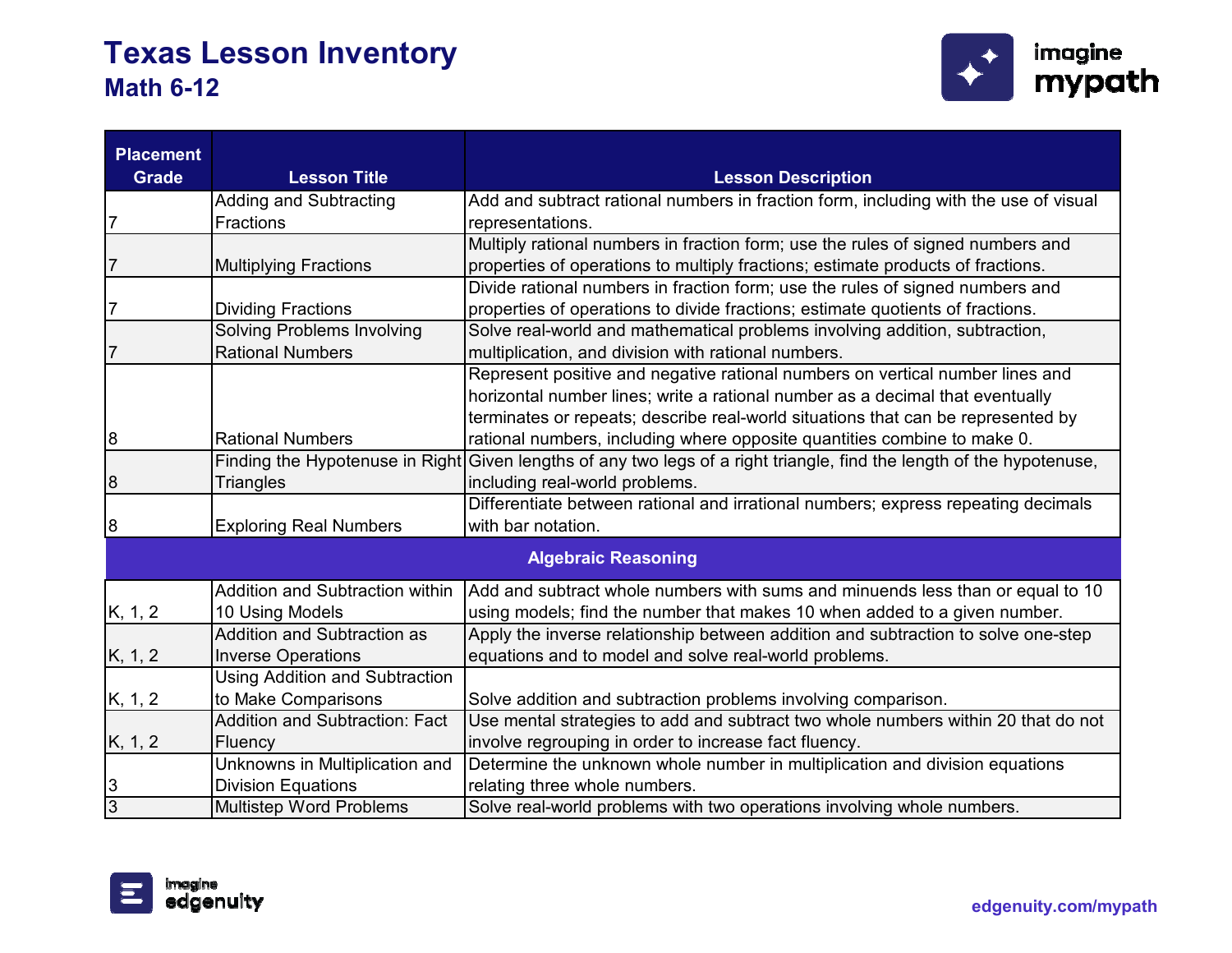

| <b>Placement</b><br><b>Grade</b> | <b>Lesson Title</b>              | <b>Lesson Description</b>                                                              |
|----------------------------------|----------------------------------|----------------------------------------------------------------------------------------|
|                                  |                                  | Identify a set of equations or steps that can be used to solve a word problem          |
|                                  | Multistep Real-World Problems    | containing whole numbers, including multistep problems in which remainders must        |
| 4                                | with Whole Number Operations     | be interpreted.                                                                        |
|                                  |                                  | Describe numbers according to their characteristics (factors, multiples, prime, and    |
| 5                                | <b>Factors and Multiples</b>     | composite); solve real-world problems to find factors or multiples.                    |
|                                  |                                  | Evaluate expressions with and without grouping symbols using multiple operations;      |
|                                  | Interpreting and Simplifying     | solve real-world problems involving multistep operations; identify expressions         |
| 5                                | <b>Multistep Expressions</b>     | involving multiple operations that model problems.                                     |
|                                  |                                  | Generate two numerical patterns using two given rules; identify apparent               |
|                                  |                                  | relationships between corresponding terms in two related numerical patterns; form      |
|                                  | Introduction to Related          | ordered pairs consisting of corresponding terms from two patterns, and graph the       |
| $\mathbf 5$                      | <b>Numerical Patterns</b>        | ordered pairs on a coordinate plane.                                                   |
|                                  |                                  | <b>Geometry and Measurement</b>                                                        |
|                                  |                                  | Classify angles (right, acute, obtuse) and lines (perpendicular, parallel) in two-     |
|                                  | Attributes and Classification of | dimensional figures; classify quadrilaterals based on their attributes and properties; |
| 3, 4, 5                          | Figures                          | identify lines of symmetry.                                                            |
|                                  |                                  |                                                                                        |
|                                  | Perimeter, Area, and Volume:     | Express perimeter, area, and volume using appropriate measurements; determine          |
| 3, 4, 5                          | <b>Concepts and Units</b>        | which kind of measurement is appropriate for a given real-world situation.             |
|                                  | Perimeter, Area, and Volume:     | Calculate perimeter and area of rectangles and volume of rectangular solids,           |
| 3, 4, 5                          | Calculations                     | including real-world problems.                                                         |
|                                  | Connecting Area and              | Use area models to represent multiplication; find the area of a rectangle by           |
| $\ensuremath{\mathsf{3}}$        | Multiplication                   | multiplying the side lengths.                                                          |
|                                  | Decomposing Shapes to Find       | Find area by decomposing composite shapes into rectangles and adding the areas;        |
| 3                                | Area                             | use area models to represent the distributive property.                                |
|                                  | Problem Solving within           | Know relative sizes of measurement units within one system of units; solve word        |
| 4                                | <b>Measurement Systems</b>       | problems involving distances, time, liquid volumes, and masses of objects.             |
| 5                                |                                  | Convert measures within both metric and customary systems to solve mathematical        |
|                                  | <b>Converting Measurements</b>   | and real-world problems.                                                               |

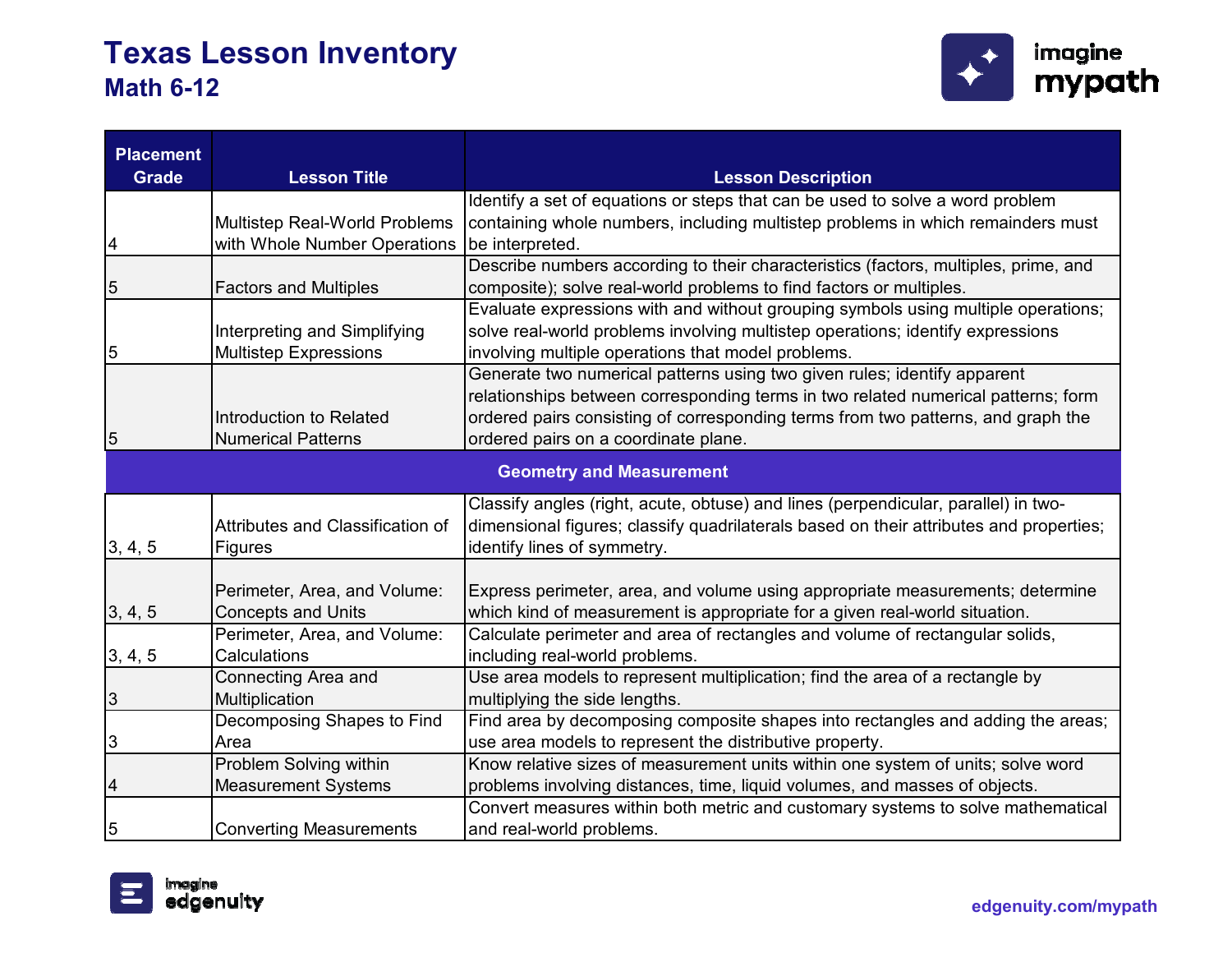

| <b>Placement</b><br><b>Grade</b> | <b>Lesson Title</b>                                   | <b>Lesson Description</b>                                                             |
|----------------------------------|-------------------------------------------------------|---------------------------------------------------------------------------------------|
|                                  |                                                       |                                                                                       |
|                                  |                                                       | <b>Data Analysis</b>                                                                  |
|                                  |                                                       |                                                                                       |
|                                  | <b>Summarizing Data Using Data</b>                    | Summarize a data set using a dot plot, bar graph, and stem-and-leaf plot; solve one-  |
| 3, 4, 5                          | <b>Displays</b>                                       | and two-step problems using data represented with a variety of data displays.         |
|                                  |                                                       | Identify the positive integer coordinates of a point graphed in the coordinate plane; |
|                                  | Introduction to Graphing Points                       | graph points with positive integer coordinates; represent discrete paired data on a   |
| 5                                | and Scatterplots                                      | scatterplot.                                                                          |
|                                  |                                                       | <b>Proportionality</b>                                                                |
|                                  | <b>Describing Part-to-Part</b>                        | Use models to represent relationships between quantities; describe ratio              |
| 6                                | Relationships                                         | relationships between two quantities using informal language.                         |
|                                  |                                                       |                                                                                       |
| 6                                | <b>Using Ratio Notation</b>                           | Use the notation of ratio language to describe relationships between two quantities.  |
|                                  |                                                       | Find missing values in a table using ratio reasoning; analyze patterns in a table of  |
| 6                                | <b>Equivalent Ratios</b>                              | equivalent ratios.                                                                    |
| $\overline{6}$                   | <b>Understanding Unit Rates</b>                       | Find unit rates.                                                                      |
| $\overline{6}$                   | <b>Comparing Ratios</b>                               | Compare ratios in mathematical contexts, including using visual models.               |
|                                  |                                                       |                                                                                       |
| 6                                | <b>Ratios in Real-World Situations</b>                | Compare ratios in real-world contexts.                                                |
|                                  | Measurements in the                                   | Convert units of measurement (capacity, length, time, weight) in the customary        |
| 6                                | <b>Customary System</b><br>Measurements in the Metric | system, including real-world problems.                                                |
|                                  |                                                       |                                                                                       |
| 6                                | System                                                | Convert metric units of measurement, including solving real-world problems.           |
|                                  | <b>Converting Measurements</b>                        |                                                                                       |
| 6                                | between Systems                                       | Convert measurement units between the customary and metric systems.                   |
| 6                                | <b>Understanding Speed</b>                            | Convert measures of speed within a system; find speed given distance and time.        |
| $\overline{6}$                   | <b>Unit Pricing</b>                                   | Find unit prices, and use them to solve unit rate problems.                           |
|                                  |                                                       |                                                                                       |

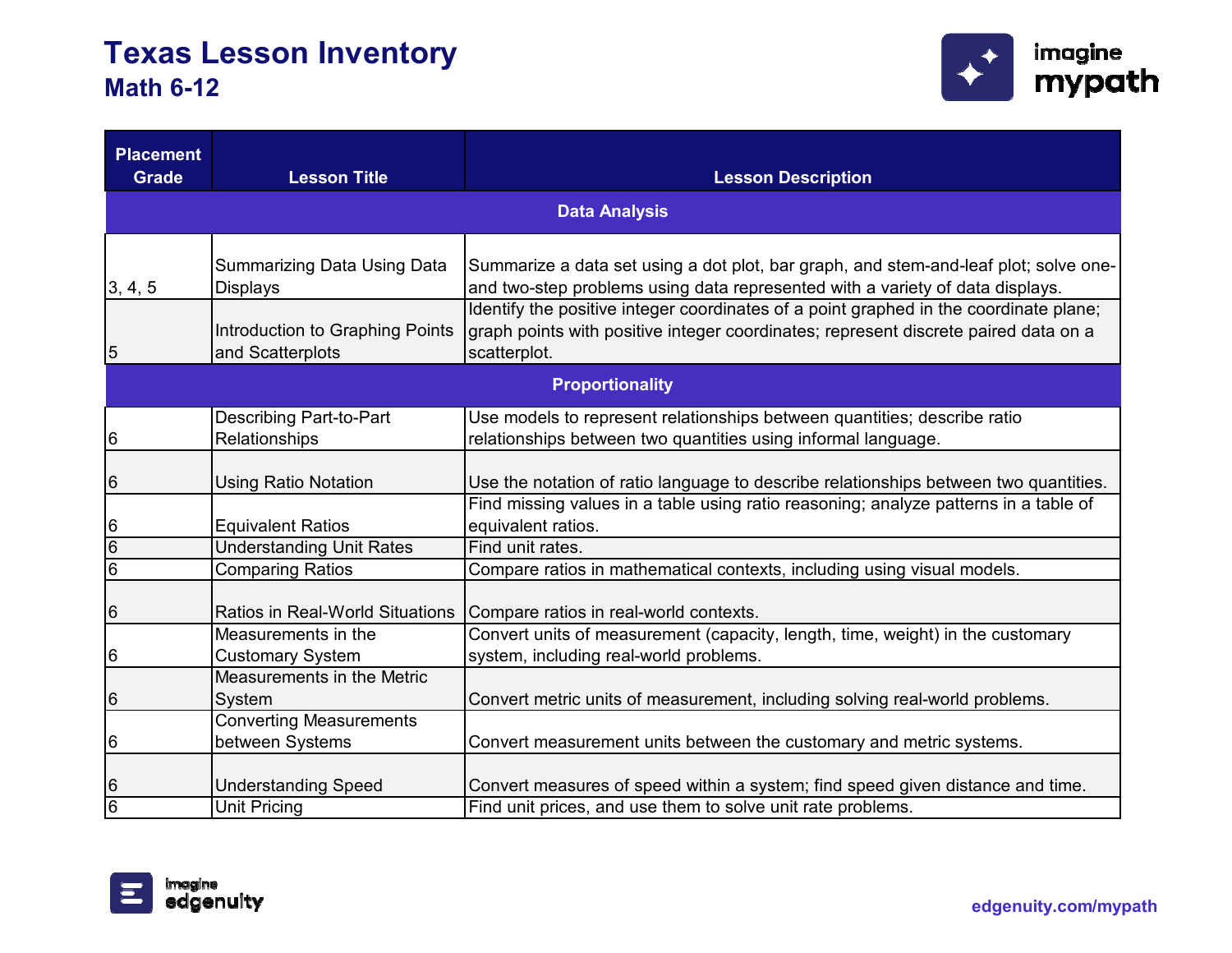

| <b>Placement</b><br><b>Grade</b> | <b>Lesson Title</b>                    | <b>Lesson Description</b>                                                                                                                                                |
|----------------------------------|----------------------------------------|--------------------------------------------------------------------------------------------------------------------------------------------------------------------------|
|                                  |                                        |                                                                                                                                                                          |
| 6                                | <b>Understanding Percent</b>           | Solve problems involving percents of 100; use models to illustrate the meaning of<br>percents; convert fractions to percents by finding an equivalent fraction over 100. |
|                                  | Fraction-Decimal-Percent               |                                                                                                                                                                          |
| 6                                | Equivalents                            | Find equivalent forms of fractions, decimals, and percents without models.                                                                                               |
|                                  | <b>Using Multiplication to Find</b>    |                                                                                                                                                                          |
| 6                                | Percents                               | Find a percent of a number using multiplication.                                                                                                                         |
|                                  | <b>Using Equivalent Ratios to Find</b> | Represent percent problems using equivalent ratios; find the part of a whole that is                                                                                     |
| 6                                | Percents                               | not a multiple of 100, given a percent.                                                                                                                                  |
|                                  | Using Equivalent Ratios to Find        |                                                                                                                                                                          |
| 6                                | a Whole                                | Use equivalent ratios to find the whole, given the percent.                                                                                                              |
|                                  |                                        | Interpret circle graphs, and use them to make predictions; construct a circle graph to                                                                                   |
| 7                                | <b>Circle Graphs</b>                   | display data.                                                                                                                                                            |
|                                  |                                        | Use a given unit rate and proportional reasoning to complete a table and solve                                                                                           |
| $\overline{7}$                   | <b>Unit Rates</b>                      | problems.                                                                                                                                                                |
|                                  | Finding a Constant of                  | Find the constant of proportionality from verbal descriptions, tables, graphs, and                                                                                       |
| $\overline{7}$                   | Proportionality                        | diagrams.                                                                                                                                                                |
|                                  |                                        | Determine a unit rate from a real world context; apply unit rates to solve for an                                                                                        |
| $\overline{7}$                   | <b>Applications of Unit Rates</b>      | unknown in real world problems; use unit rates to make comparisons.                                                                                                      |
|                                  |                                        | Graph a proportional relationship from tables and from verbal descriptions; identify                                                                                     |
|                                  | <b>Graphing Proportional</b>           | the meanings of points on the graph of a proportional relationship; determine the                                                                                        |
| 7                                | Relationships                          | characteristics of such a graph.                                                                                                                                         |
|                                  | <b>Identifying Proportional</b>        | Analyze data in tables and graphs to determine if the given relationships are                                                                                            |
| $\overline{7}$                   | Relationships                          | proportional.                                                                                                                                                            |
|                                  |                                        | Identify an equivalent percent, fraction, or decimal represented in multiple forms;                                                                                      |
|                                  |                                        | create diagrams to solve for a percent in real world problems; find the percent of a                                                                                     |
|                                  |                                        | number using the fractional or decimal equivalent form of a percent to write an                                                                                          |
|                                  | Introduction to Percents               | expression from a diagram.                                                                                                                                               |
|                                  |                                        | Solve problems by finding the percent of a number, including amounts of gratuity                                                                                         |
|                                  |                                        | and tax, by using diagrams and expressions; find the percent of a number when the                                                                                        |
| $\overline{7}$                   | Finding a Percent of a Number          | percent is more than 100.                                                                                                                                                |

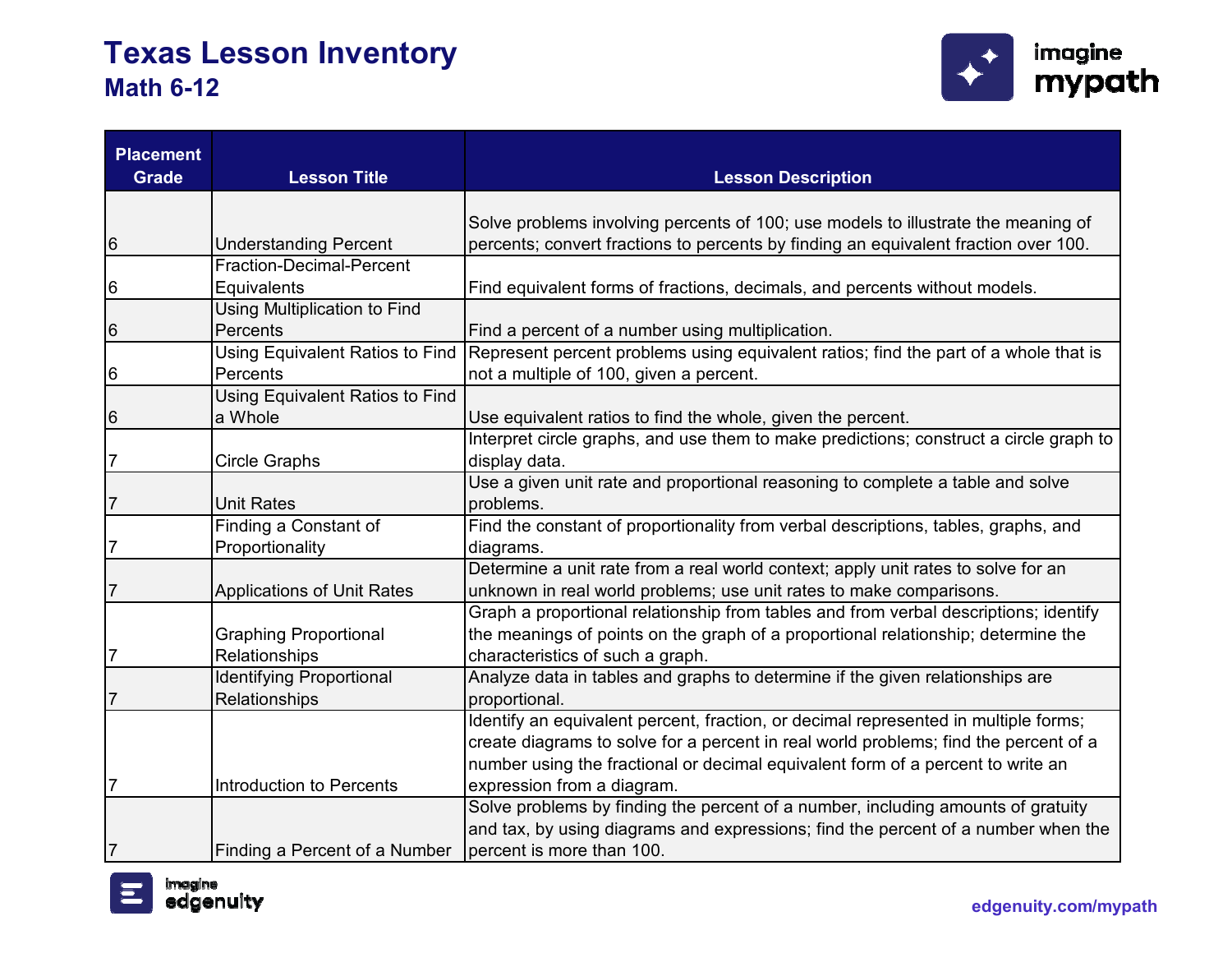

| <b>Placement</b><br><b>Grade</b> | <b>Lesson Title</b>                                | <b>Lesson Description</b>                                                                                                                                                                                                                                                                                                                        |
|----------------------------------|----------------------------------------------------|--------------------------------------------------------------------------------------------------------------------------------------------------------------------------------------------------------------------------------------------------------------------------------------------------------------------------------------------------|
|                                  |                                                    | Solve for the total amount in gratuity, tax, or commission problems by using                                                                                                                                                                                                                                                                     |
|                                  |                                                    | diagrams and expressions, understanding that it is a process of adding to the                                                                                                                                                                                                                                                                    |
|                                  |                                                    | original amount; find the total, including discounts, understanding that it is a process                                                                                                                                                                                                                                                         |
| 7                                | <b>Finding a Total Amount</b>                      | of subtracting from the original amount.                                                                                                                                                                                                                                                                                                         |
|                                  |                                                    | Find the original amount in real world percent problems involving gratuity, tax,                                                                                                                                                                                                                                                                 |
| 7                                | Finding an Original Amount                         | commission, markup, discount, or markdown.                                                                                                                                                                                                                                                                                                       |
|                                  |                                                    | Find the percent change by using the ratio of change in quantity to original amount;                                                                                                                                                                                                                                                             |
| 7                                |                                                    | Percent Increase and Decrease use percent increase and decrease to solve real world problems.                                                                                                                                                                                                                                                    |
|                                  |                                                    | Solve multi-step percent problems involving tax, gratuity, commission, markup,                                                                                                                                                                                                                                                                   |
| 7                                | <b>Applications of Percent</b>                     | discount, and markdown.                                                                                                                                                                                                                                                                                                                          |
| 7                                | <b>Percent Error</b>                               | Find percent error by using the ratio of amount of change to actual value.                                                                                                                                                                                                                                                                       |
|                                  | <b>Understanding Probability</b>                   | Identify an event with a given probability as impossible, unlikely, likely, or certain;<br>describe the probability of an event as a number between 0 and 1, which represents<br>the likelihood of the event; use the fact that the sum of the probabilities of all<br>possible outcomes is 1 to find the probabilities of complementary events. |
| 7                                | <b>Experimental Probability</b>                    | Find the experimental probability of an event, expressing it as a ratio and using it to<br>make predictions.                                                                                                                                                                                                                                     |
| $\overline{7}$                   | <b>Experimental vs. Theoretical</b><br>Probability | Compare experimental results to theoretical probabilities and make conjectures<br>about the results; explain possible sources of discrepancy between the theoretical<br>and experimental probability of an event.                                                                                                                                |
|                                  | <b>Compound Events and Sample</b>                  | Represent the sample space of a compound event with a table, a tree diagram, and                                                                                                                                                                                                                                                                 |
| 7                                | Space                                              | a list, and find all of its outcomes.                                                                                                                                                                                                                                                                                                            |
|                                  | Probability of Compound                            | Find probabilities of independent and dependent compound events using organized                                                                                                                                                                                                                                                                  |
| 7                                | Events                                             | lists, tables, or tree diagrams.                                                                                                                                                                                                                                                                                                                 |
|                                  | <b>Simulations to Estimate</b>                     | Design a simulation to experimentally determine the probability of compound events;                                                                                                                                                                                                                                                              |
| 7                                | Probabilities                                      | use a simulation to generate frequencies for compound events.                                                                                                                                                                                                                                                                                    |
|                                  |                                                    | Use a given scale factor to find an unknown length on a reduction, an enlargement,                                                                                                                                                                                                                                                               |
| 7                                | <b>Scale Factor</b>                                | and an original.                                                                                                                                                                                                                                                                                                                                 |

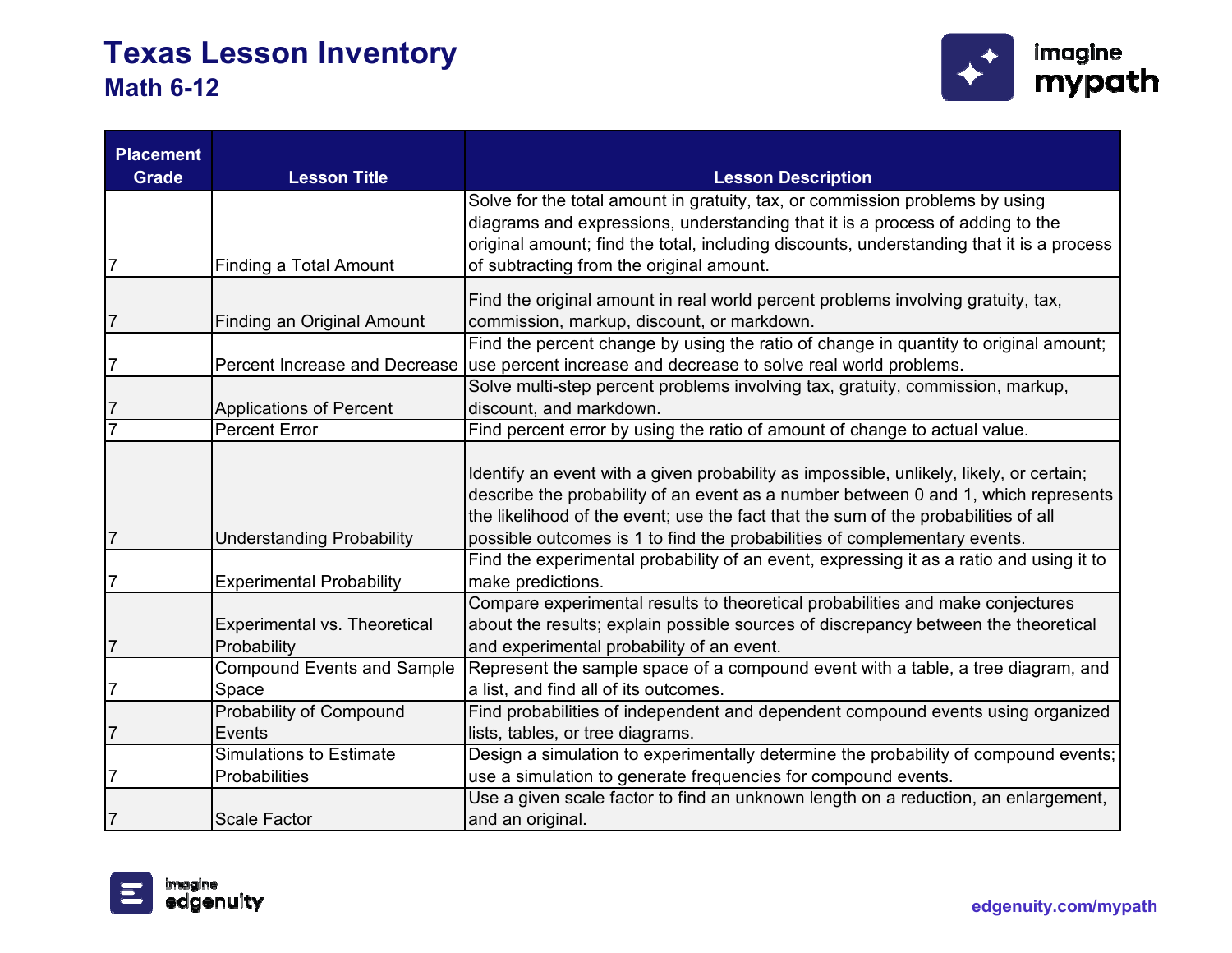

| <b>Placement</b><br><b>Grade</b> | <b>Lesson Title</b>                  | <b>Lesson Description</b>                                                                 |
|----------------------------------|--------------------------------------|-------------------------------------------------------------------------------------------|
|                                  |                                      | Identify a scale factor from given dimensions, and use it to calculate unknown            |
| 7                                | Determining a Scale Factor           | dimensions.                                                                               |
|                                  | Solving Scale Problems Using         |                                                                                           |
|                                  | Proportions                          | Use proportional relationships to solve problems involving scale drawings.                |
| $\overline{7}$                   |                                      | Find actual distances, scale distances, and scale factors in situations involving         |
|                                  | <b>Maps</b>                          | maps.<br>Calculate income tax for earned wages; identify the components of a personal     |
|                                  | Budgeting and Being a Smart          | budget, and determine what percentage each category is of the total; compare              |
| $\overline{7}$                   | Consumer                             | savings from sales, rebates, and coupons.                                                 |
|                                  |                                      | Translate tables and graphs into equations; generate different representations of the     |
|                                  |                                      | same two variable data; recognize that tabular and graphical representations may          |
| 8                                | Tables, Graphs, and Equations        | be partial representations.                                                               |
|                                  |                                      | Identify functions from tables, graphs, and equations; determine if a real-world          |
| 8                                | Introduction to Functions            | situation describes a functional relationship.                                            |
|                                  |                                      |                                                                                           |
|                                  |                                      | Analyze linear functions to find the rate of change and initial value; interpret the rate |
| 8                                | <b>Constructing Linear Functions</b> | of change and initial value of a linear function in terms of the situation it models.     |
|                                  |                                      | Analyze a graph to determine slope and y-intercept; graph a linear function using         |
|                                  |                                      | the slope and y-intercept; write a linear equation in slope-intercept form given the      |
| 8                                | Slope-Intercept Form                 | slope and y-intercept.                                                                    |
|                                  |                                      | Use a graphing calculator to graph scatterplots and draw the trend line; draw a line      |
| 8                                | <b>Drawing Trend Lines</b>           | of best fit in scatterplots, and identify its purpose.                                    |
|                                  | <b>Using Equations to Represent</b>  | Find and interpret the slope of a trend line; create the linear equation of the trend     |
| 8                                | <b>Trend Lines</b>                   | line.                                                                                     |
|                                  |                                      | Use a calculator to graph a scatterplot and create line of best fit; substitute x and y   |
|                                  |                                      | values into the data to create predictions of a real world scenario; analyze data to      |
| 8                                | <b>Making Predictions</b>            | determine interpolate and extrapolate predictions.                                        |
|                                  |                                      | Identify and describe a dilation on a coordinate plane; identify the scale factor, given  |
|                                  |                                      | the pre-image and the dilated-image; describe a dilation by its coordinates using the     |
| 8                                | <b>Dilations</b>                     | scale factor.                                                                             |

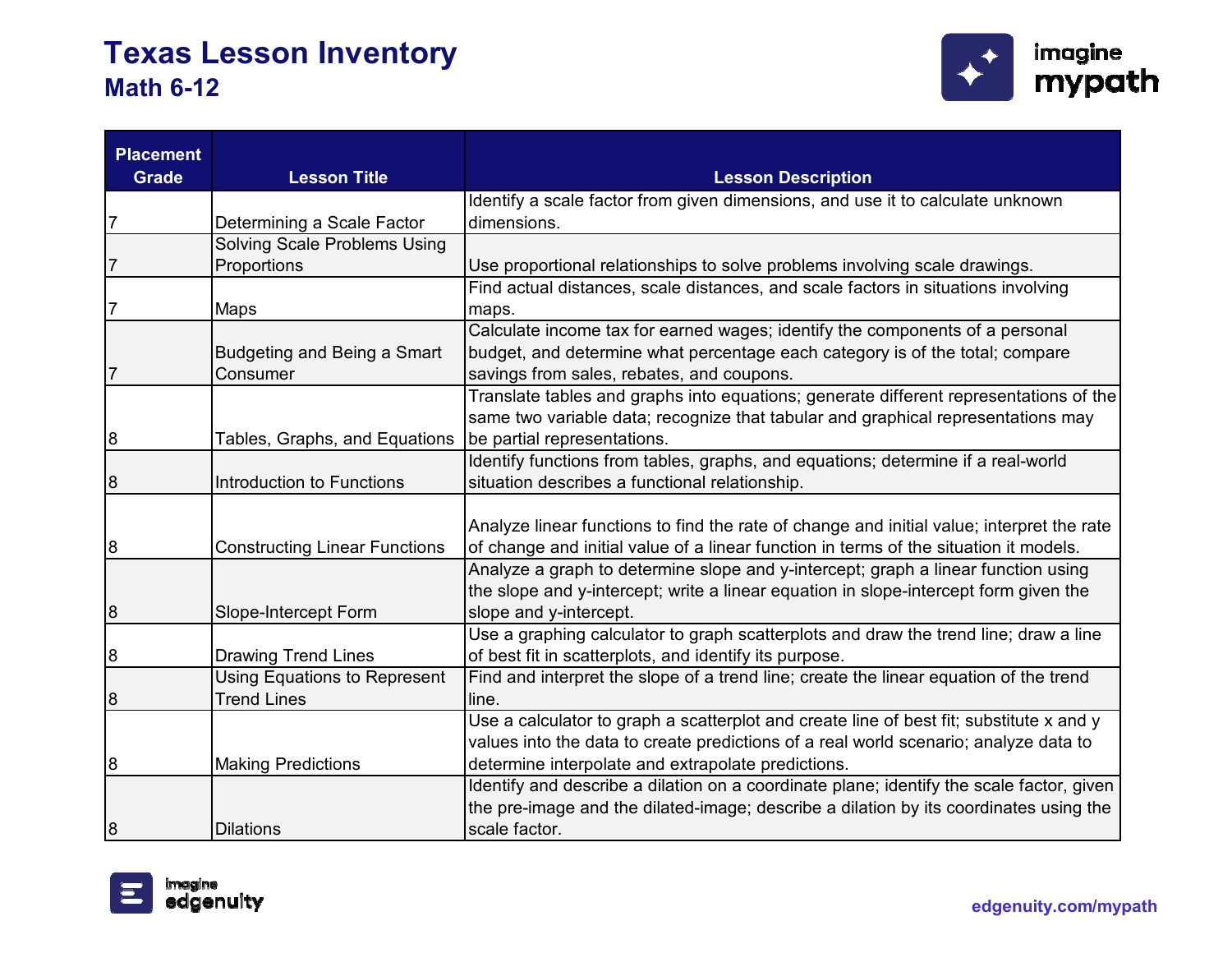

| <b>Placement</b><br><b>Grade</b> | <b>Lesson Title</b>                                                   | <b>Lesson Description</b>                                                                                                                                                          |
|----------------------------------|-----------------------------------------------------------------------|------------------------------------------------------------------------------------------------------------------------------------------------------------------------------------|
| 8                                | Dilations in the Coordinate<br>Plane                                  | Use the scale factor to graph dilations on the coordinate plane; describe the dilation<br>of a figure on the coordinate plane by the scale factor.                                 |
|                                  | <b>Writing Algebraic Rules for</b>                                    | Use an algebraic representation to explain the effect of a rotation and a dilation of a                                                                                            |
| 8                                | <b>Rotations and Dilations</b>                                        | two-dimensional shape on a coordinate plane.                                                                                                                                       |
|                                  |                                                                       | <b>Expressions, Equations, and Relationships</b>                                                                                                                                   |
| 6                                | <b>Prime Numbers and Prime</b><br>Factorization                       | Identify a number as prime or composite; represent a number as the product of its<br>prime factors, using exponents to show repeated factors.                                      |
| 6                                | <b>Numerical Expressions with</b><br><b>Exponents</b>                 | Write numerical expressions without exponents and with whole number exponents;<br>evaluate numerical expressions without exponents and with exponents.                             |
| 6                                | <b>Equivalent Expressions</b>                                         | Generate equivalent expressions using the commutative and associative properties;<br>use substitution to determine if two expressions without parentheses are equivalent.          |
| 6                                | <b>Equivalent Expressions and the</b><br><b>Distributive Property</b> | Generate equivalent expressions using the distributive property; use substitution to<br>determine if two expressions are equivalent expressions; may include parentheses.          |
| 6                                | <b>Determining Equivalent</b><br>Expressions                          | Determine whether two expressions are equivalent, and explain why they are or are<br>not equivalent.                                                                               |
| 6                                | <b>Solving One-Step Equations:</b><br><b>Addition and Subtraction</b> | Solve one-step addition and subtraction equations.                                                                                                                                 |
| 6                                | <b>Solving One-Step Equations:</b><br>Multiplication and Division     | Solve one-step multiplication and division equations.                                                                                                                              |
| 6                                | <b>Modeling Real-World Problems</b><br>with One-Step Equations        | Model, write, and solve real-world problems using one-step variable equations<br>involving addition, subtraction, multiplication, and division of nonnegative rational<br>numbers. |
| 6                                | Area of Parallelograms                                                | Use a formula with = to find the area of a parallelogram, including real-world<br>problems.                                                                                        |
| 6                                | Area of Triangles                                                     | Calculate the area of triangles using a formula with =, including real-world problems.                                                                                             |
| 6                                | Area of Special Quadrilaterals                                        | Find the area of special quadrilaterals, including real-world problems.                                                                                                            |

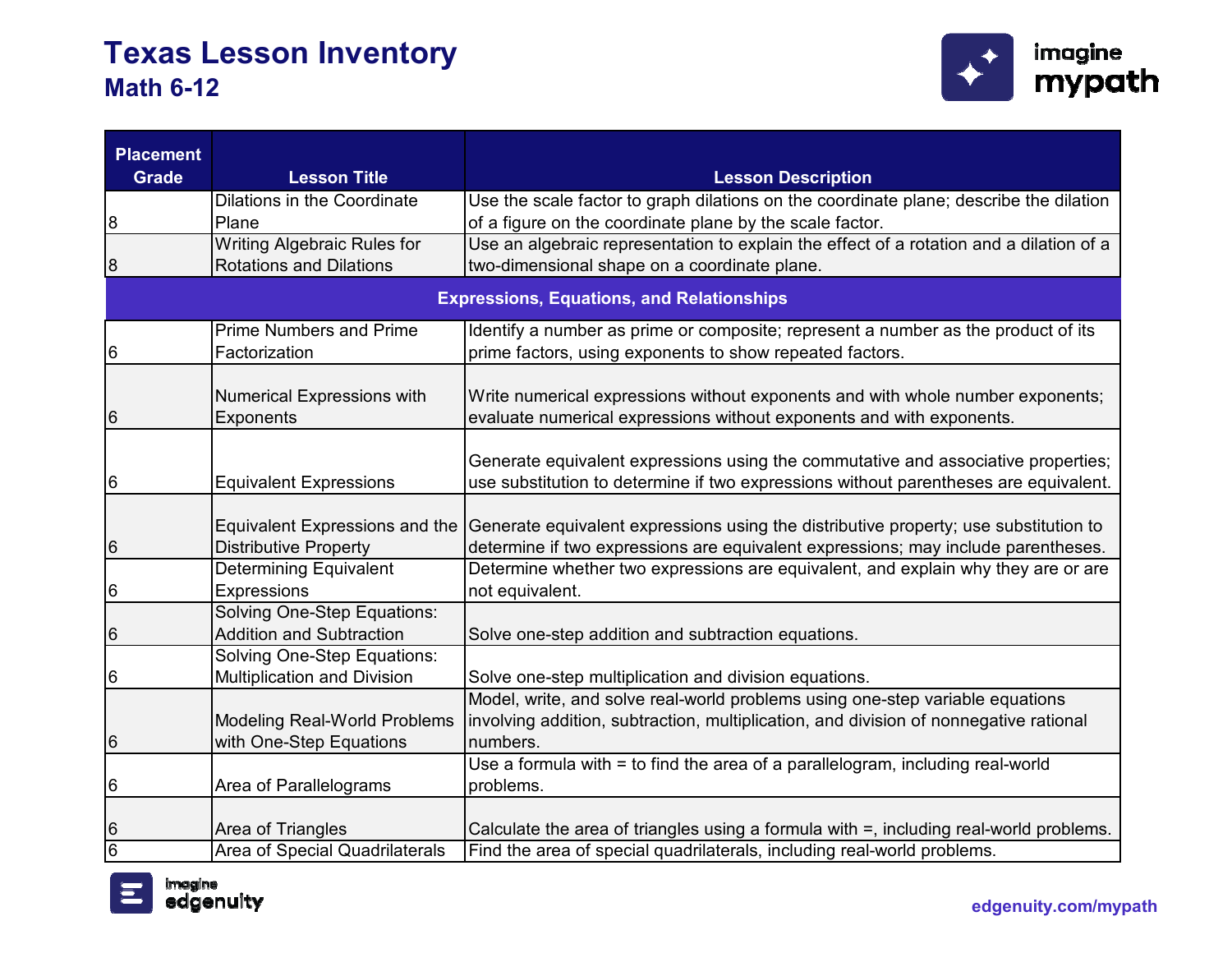

| <b>Placement</b> |                                    |                                                                                         |
|------------------|------------------------------------|-----------------------------------------------------------------------------------------|
| <b>Grade</b>     | <b>Lesson Title</b>                | <b>Lesson Description</b>                                                               |
| 6                | Area of Irregular Figures          | Calculate the area of irregular figures, including real-world problems.                 |
|                  |                                    | Find the area of triangles and rectangles that have fractional or decimal side          |
|                  |                                    | lengths, including real-world problems and problems with both decimals and              |
|                  | <b>Shapes with Fractional Side</b> | fractions; find the area of irregular figures that have decimal side lengths, including |
| 6                | Lengths                            | the same types of problems.                                                             |
|                  |                                    | Calculate the volume of a rectangular prism with one or more fractional or decimal      |
|                  | Solving Volume Problems with       | side lengths using a formula; find the value of an unknown dimension of a               |
| 6                | Formulas                           | rectangular prism, given the remaining dimensions and the volume.                       |
|                  | <b>Addition and Subtraction</b>    | Solve one-step addition and subtraction inequalities, including interpreting the result |
| 6                | Inequalities                       | of solving real-world inequalities.                                                     |
|                  | <b>Multiplication and Division</b> | Solve one-step multiplication and division inequalities, including interpreting the     |
| 6                | Inequalities                       | result of solving real-world inequalities.                                              |
| $\overline{7}$   | <b>Writing Equations</b>           | Write equations from words, including those that represent real-world situations.       |
| $\overline{7}$   | <b>Solving Two-Step Equations</b>  | Solve two-step equations in the real world, and interpret the result.                   |
| 7                | <b>Writing Inequalities</b>        | Write inequalities from words, and vice-versa, to represent real-world situations.      |
|                  |                                    | Solve two-step inequalities, including interpreting the result of solving real-world    |
| 7                | Solving Two-Step Inequalities      | inequalities.                                                                           |
|                  |                                    | Approximate the circumference of a circle given the diameter or radius using 3.14 or    |
|                  |                                    | 22/7 for pi, including single step, real-world problems; calculate the diameter or      |
|                  |                                    | radius of a circle given the circumference in terms of pi; solve multi-step real-world  |
| 7                | Circumference                      | problems involving the circumference of a circle.                                       |
|                  |                                    | Determine the area of a circle given the radius and the diameter, including one-step,   |
|                  |                                    | real-world problems; solve multi-step real-world problems involving the area of a       |
| 7                | Area of a Circle                   | circle.                                                                                 |
|                  |                                    | Solve problems involving the area of composite figures that both include and do not     |
| 7                | Area of Composite Figures          | include circles.                                                                        |
|                  |                                    | Calculate volumes of rectangular prisms and triangular prisms, including real-world     |
| 7                | <b>Volume of Prisms</b>            | problems.                                                                               |
| $\overline{7}$   | <b>Volume of Pyramids</b>          | Calculate volumes of pyramids, including real-world problems.                           |
|                  | Surface Area and Volume of         | Solve problems involving the volume of triangular pyramids; use a net to calculate      |
| $\overline{7}$   | <b>Triangular Pyramids</b>         | the lateral and total surface area of a triangular pyramid.                             |

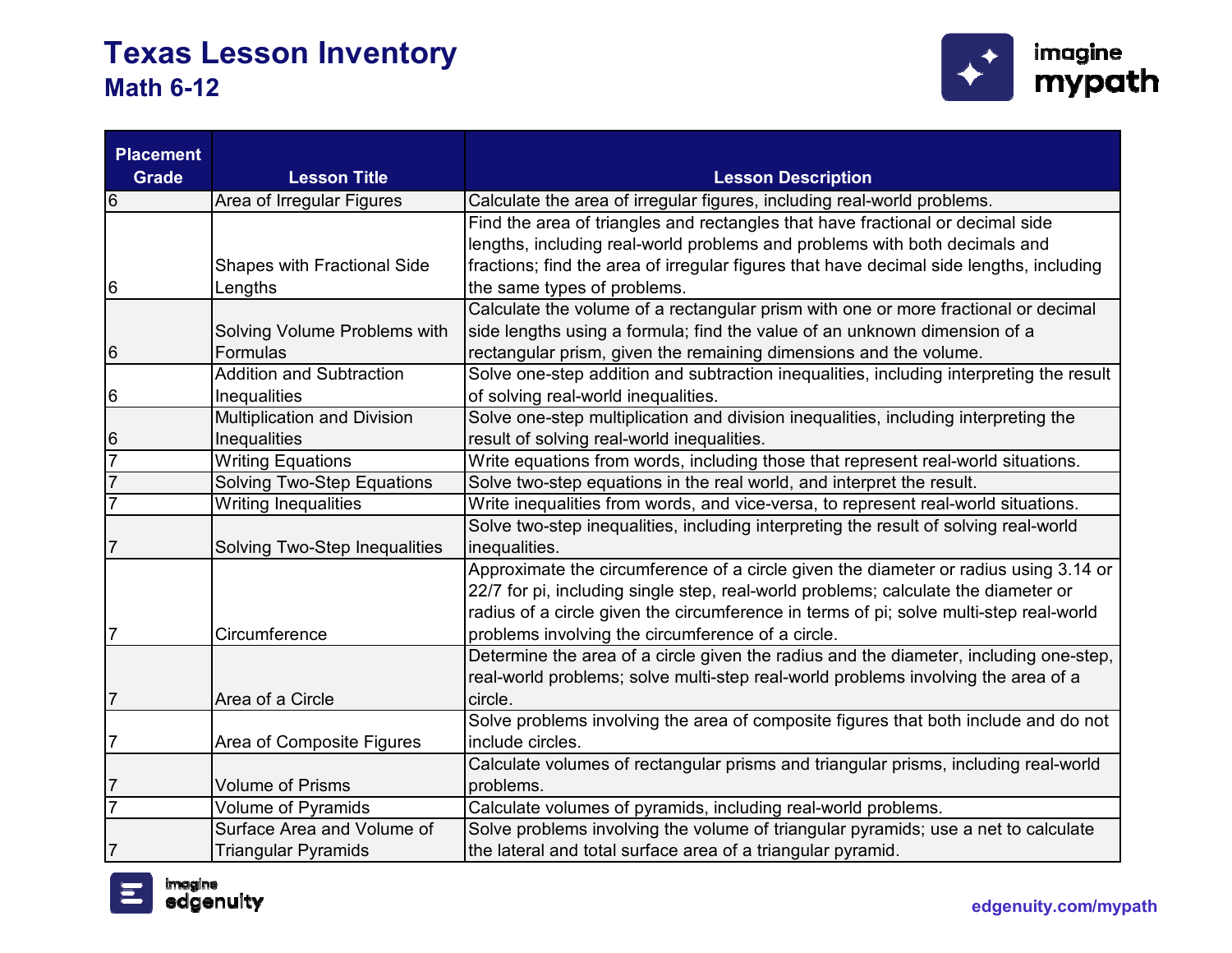

| <b>Placement</b><br><b>Grade</b> | <b>Lesson Title</b>                                    | <b>Lesson Description</b>                                                                                                                                                                                                                                                 |
|----------------------------------|--------------------------------------------------------|---------------------------------------------------------------------------------------------------------------------------------------------------------------------------------------------------------------------------------------------------------------------------|
|                                  | Surface Area and Volume of                             | Solve mathematical and real-world problems involving the volume and the surface                                                                                                                                                                                           |
| 8                                | <b>Cylinders</b>                                       | area of cylinders.                                                                                                                                                                                                                                                        |
|                                  | Solving with the Distributive                          |                                                                                                                                                                                                                                                                           |
| 8                                | Property                                               | Solve one-variable linear equations using the distributive property.                                                                                                                                                                                                      |
|                                  | <b>Solving Equations with Rational</b>                 | Solve one-variable linear equations with rational numbers using properties of                                                                                                                                                                                             |
| 8                                | <b>Numbers</b>                                         | equality.                                                                                                                                                                                                                                                                 |
|                                  |                                                        | Modeling with Variables on Both Use algebra tiles to model and solve one-variable equations with variables on both                                                                                                                                                        |
| 8                                | <b>Sides</b>                                           | sides with and without using zero pairs.                                                                                                                                                                                                                                  |
|                                  | Exploring the Pythagorean                              |                                                                                                                                                                                                                                                                           |
| 8                                | Theorem                                                | Identify the hypotenuse in right triangles presented with different orientations.                                                                                                                                                                                         |
| 8                                | <b>Estimating and Comparing</b><br><b>Square Roots</b> | Estimate square roots without using technology; plot the estimated values of square<br>roots on a number line; make comparative statements involving square roots.                                                                                                        |
| 8                                | Unknown Leg Lengths in Right<br>Triangles              | Given the length of one leg and the hypotenuse of a right triangle, find the length of<br>the other leg, including real-world problems; given the length of the hypotenuse of<br>an isosceles right triangle, find the length of the legs, including real-world problems. |
| 8                                | Converse to the Pythagorean<br>Theorem                 | Determine if a triangle is a right triangle by using the converse of the Pythagorean<br>theorem.                                                                                                                                                                          |
| 8                                | Introduction to the Volume of a<br>Cylinder            | Calculate the volume of a cylinder given the formula.                                                                                                                                                                                                                     |
| 8                                | a Cylinder                                             | Applications with the Volume of Solve real-life problems using volume of cylinders; find the area of the base of a<br>cylinder given its volume and height.                                                                                                               |
|                                  | Introduction to the Volume of a                        |                                                                                                                                                                                                                                                                           |
| 8                                | Cone                                                   | Calculate the volume of a cone given the formula.                                                                                                                                                                                                                         |
|                                  |                                                        | Applications with the Volume of Solve real-life problems using volume of a cone;                                                                                                                                                                                          |
| 8                                | a Cone                                                 | find the area of the base of a cone given its volume and height.                                                                                                                                                                                                          |
|                                  | Introduction to the Volume of a                        |                                                                                                                                                                                                                                                                           |
| 8                                | Sphere                                                 | Calculate the volume of a sphere given the formula.                                                                                                                                                                                                                       |

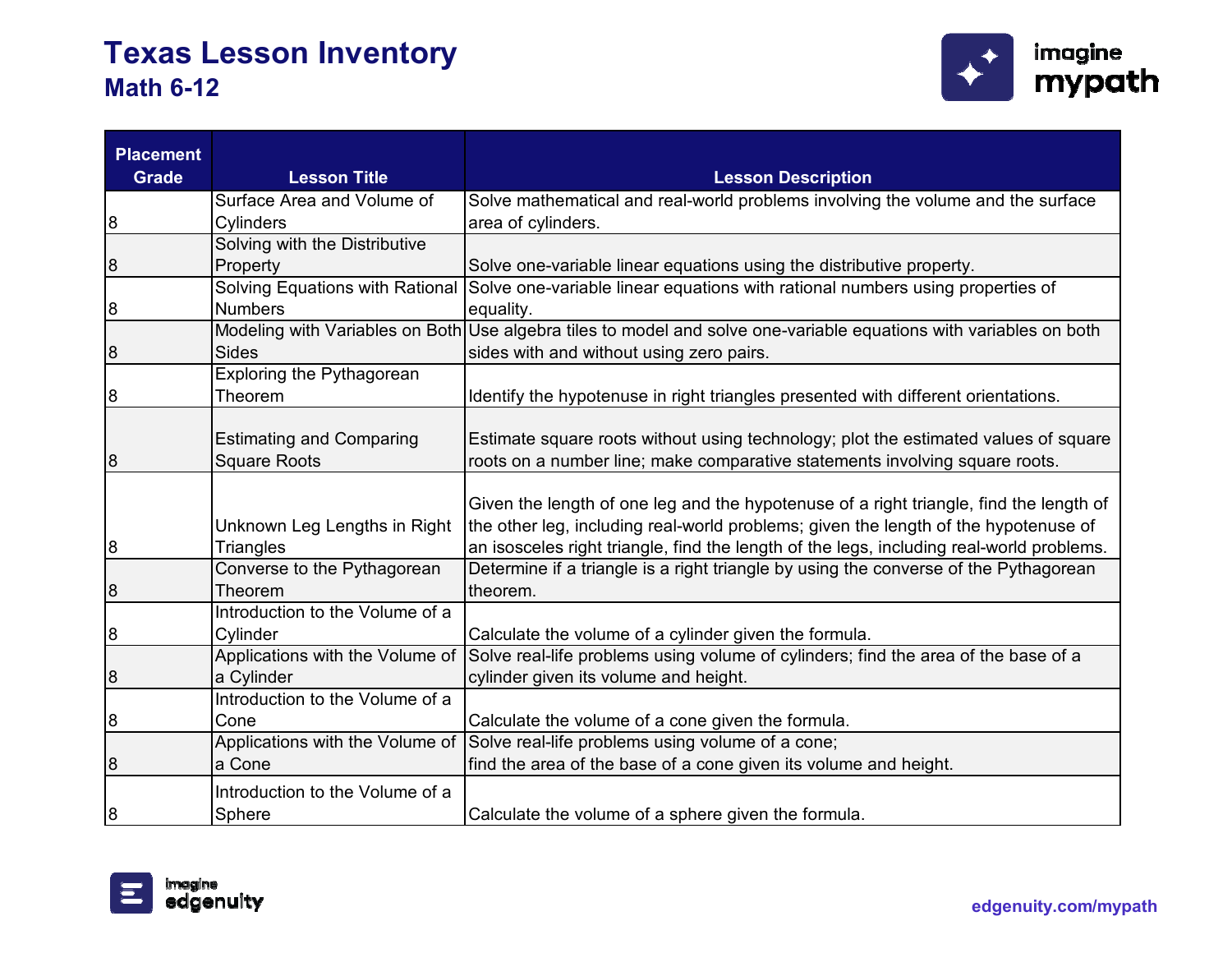

| <b>Placement</b>    |                                                        |                                                                                     |
|---------------------|--------------------------------------------------------|-------------------------------------------------------------------------------------|
| <b>Grade</b>        | <b>Lesson Title</b>                                    | <b>Lesson Description</b>                                                           |
|                     |                                                        | Apply volume formulas, including those that evaluate perfect cubes, to find unknown |
|                     | Spherical and Cubic Volume                             | measurements; solve a real-world problem utilizing the formula for volume of a      |
| 8                   | Applications                                           | sphere.                                                                             |
|                     |                                                        |                                                                                     |
|                     | <b>Connecting Lateral and Total</b>                    | Determine the base area and lateral area of a prism and a cylinder; calculate the   |
| 8                   | Surface Area                                           | surface area of a prism and a cylinder.                                             |
|                     |                                                        | <b>Measurement and Data</b>                                                         |
|                     |                                                        |                                                                                     |
| 6                   | Integers on the Number Line                            | Identify integers, and graph them on number lines; find the opposite of an integer. |
|                     | Plotting Points in the Four                            |                                                                                     |
| 6                   | Quadrants                                              | Graph and name points in all four quadrants; identify the quadrant a point lies in. |
|                     |                                                        | Describe a data set as shown on a dot plot, using the center, spread, and overall   |
|                     |                                                        | shape; compare data sets using the center, spread, and overall shapes of two dot    |
| 6                   | Describing Data on Dot Plots                           | plots.                                                                              |
|                     | Representing Data Sets with                            | Display data on a histogram, and describe the data set using the center, spread,    |
| 6                   | Histograms                                             | and overall shape.                                                                  |
|                     |                                                        | Read or interpret a line plot, a bar graph, a line graph, and a stem and leaf plot; |
| 6                   | Data Representation                                    | identify an appropriate representation for displaying different data sets.          |
| $\overline{6}$      | Finding the Mean                                       | Calculate the mean of a set of data; find a missing value given the mean.           |
|                     |                                                        |                                                                                     |
|                     |                                                        | Find the median of a set of data; describe the impact of outliers on the mean and   |
| 6                   | <b>Comparing Mean and Median</b>                       | median; choose the most appropriate measure of center to describe a set of data.    |
|                     |                                                        | Find the range and the interquartile range of a set of data; describe the impact of |
| 6                   | Range and Interquartile Range                          | outliers on the range and interquartile range.                                      |
|                     | <b>Summarizing Data Sets with</b><br><b>Statistics</b> | Compare two data sets with the same measure of center but different measures of     |
| 6<br>$\overline{6}$ | <b>Box Plots</b>                                       | spread.<br>Interpret and create a box plot.                                         |
|                     |                                                        | Interpret the shape of a data set in the context of the way in which data was       |
| 6                   |                                                        | collected; compare two data sets using measures of center and spread.               |
|                     | Data Displays and Statistics                           |                                                                                     |

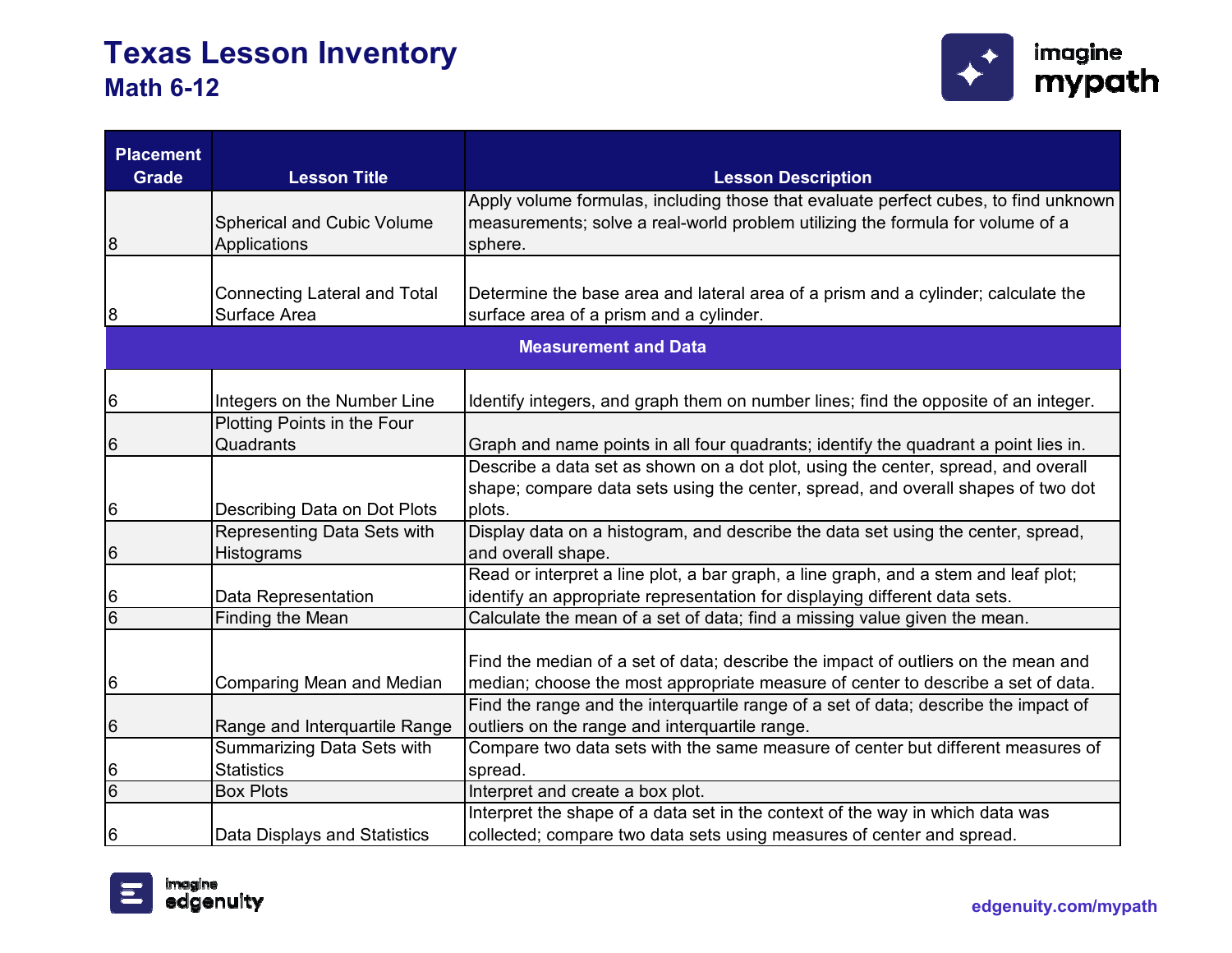

| <b>Placement</b><br><b>Grade</b> | <b>Lesson Title</b>                                       | <b>Lesson Description</b>                                                                                                                                                                                                                                                                                                                                          |
|----------------------------------|-----------------------------------------------------------|--------------------------------------------------------------------------------------------------------------------------------------------------------------------------------------------------------------------------------------------------------------------------------------------------------------------------------------------------------------------|
|                                  |                                                           | Read or interpret a percent bar graph; match a frequency table to a related percent                                                                                                                                                                                                                                                                                |
| 6                                | Interpreting Percent Bar Graphs bar graph and vice versa. |                                                                                                                                                                                                                                                                                                                                                                    |
|                                  |                                                           | Compute relative frequencies and identify associations in a two-way table; generate                                                                                                                                                                                                                                                                                |
| 6                                | Interpreting Two-Way Tables                               | conclusions of the data.                                                                                                                                                                                                                                                                                                                                           |
|                                  |                                                           |                                                                                                                                                                                                                                                                                                                                                                    |
|                                  |                                                           | Informally compare shapes of two different data distributions with similar variations;                                                                                                                                                                                                                                                                             |
| $\overline{7}$                   | <b>Analyzing Dot Plots</b>                                | analyze two dot plots with similar variation by comparing the measures of center.                                                                                                                                                                                                                                                                                  |
| 7                                | and Variability                                           | Analyze two numerical data distributions with similar variation by comparing the<br>measures of center to the measure of variability; compare the measures of center of<br>Comparing Measures of Center   two sets of data using a multiple of the measure of variability, expressed as a ratio;<br>draw an informal comparative inference about two sets of data. |
|                                  | <b>Comparing Box Plots</b>                                | Compare two data sets with different numbers of data points by comparing two box<br>plots; compare two data sets by comparing the difference in the measures of center<br>and the measures of variability; draw an informal comparative inference about two<br>sets of data.                                                                                       |
|                                  |                                                           | <b>Two-Dimensional and Three-Dimensional Figures</b>                                                                                                                                                                                                                                                                                                               |
| 8                                | <b>Overview of Transformations</b>                        | Identify transformation and the types of transformation; recognize pre-image and<br>post-image of transformations, and label and name the post-image.                                                                                                                                                                                                              |
|                                  |                                                           | Identify and describe a translation on the coordinate plane; translate figures on the<br>coordinate plane given as an ordered pair and verbal expression; describe a                                                                                                                                                                                               |
| 8                                | <b>Translations</b>                                       | translation using coordinates.                                                                                                                                                                                                                                                                                                                                     |
|                                  | <b>Writing Algebraic Rules for</b>                        | Use an algebraic representation to explain the effect of translations and a reflection                                                                                                                                                                                                                                                                             |
| 8                                | <b>Translations and Reflections</b>                       | of a two-dimensional shape on a coordinate plane.                                                                                                                                                                                                                                                                                                                  |
|                                  |                                                           | <b>Number and Algebraic Methods</b>                                                                                                                                                                                                                                                                                                                                |
|                                  |                                                           | Apply the properties of whole-number exponents to generate equivalent                                                                                                                                                                                                                                                                                              |
| 9                                | Laws of Exponents                                         | expressions.                                                                                                                                                                                                                                                                                                                                                       |

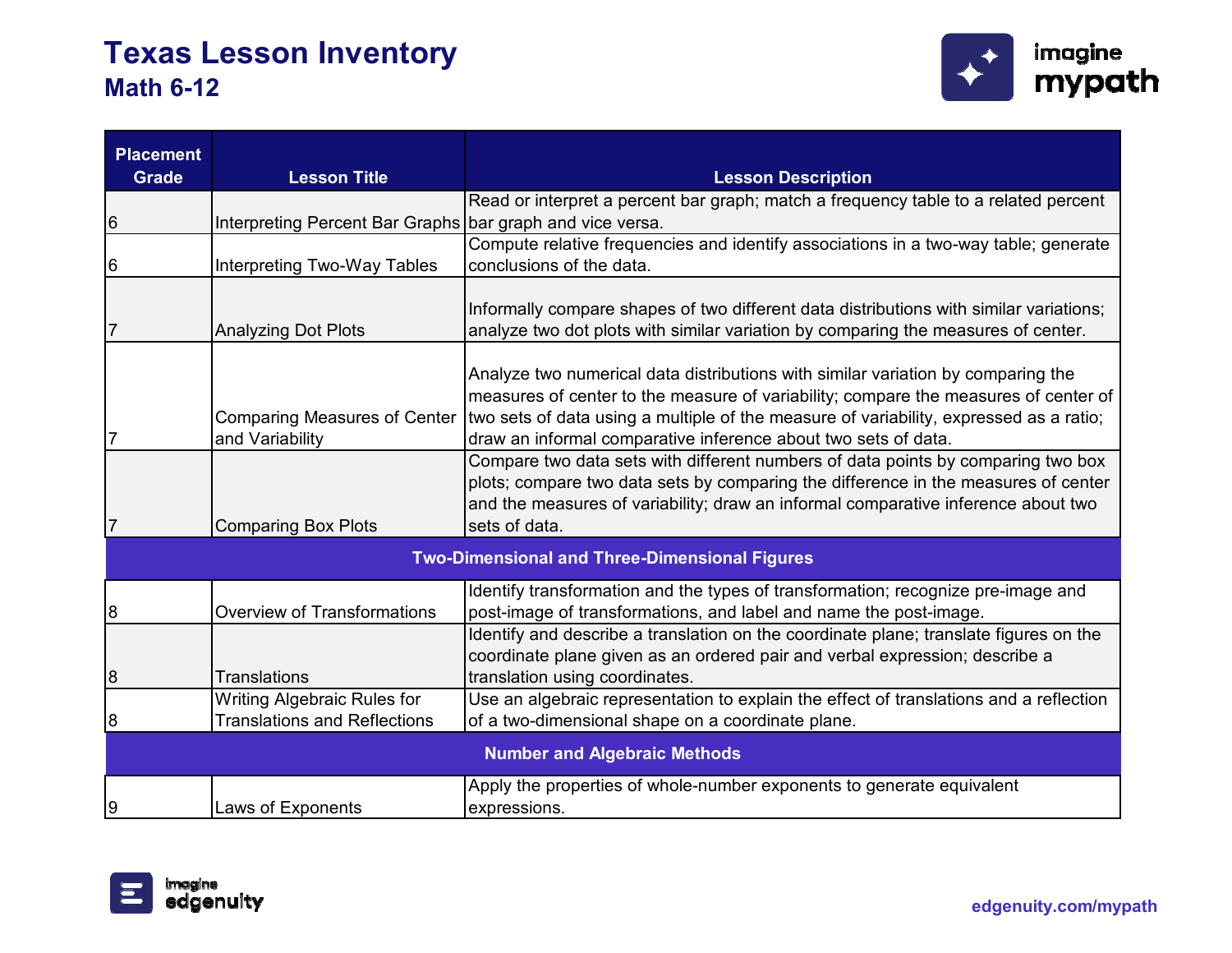

| <b>Placement</b><br><b>Grade</b> | <b>Lesson Title</b>             | <b>Lesson Description</b>                                                                  |
|----------------------------------|---------------------------------|--------------------------------------------------------------------------------------------|
|                                  |                                 | Determine if a trinomial with a leading coefficient of 1 and a positive constant is        |
|                                  |                                 | factorable, and, if so, write it in factored form; relate the factorization to a geometric |
| $\boldsymbol{9}$                 | Factoring Trinomials: a = 1     | model.                                                                                     |
|                                  |                                 | Determine if a trinomial with a leading coefficient of 1 and a negative constant is        |
|                                  | Factoring Trinomials: $a = 1$   | factorable, and, if so, write it in factored form; relate the factorization to a geometric |
| 9                                | (Continued)                     | model.                                                                                     |
|                                  |                                 | Determine if a trinomial with a leading coefficient greater than 1 is factorable, and, if  |
| 9                                | Factoring Trinomials: a > 1     | so, write it in factored form; relate the factorization to a geometric model.              |
|                                  |                                 | Evaluate numeric expressions and simplify algebraic expressions using properties of        |
| 9                                | <b>Rational Exponents</b>       | rational exponents.                                                                        |
|                                  |                                 | Represent square roots of negative numbers as multiples of i and complex numbers           |
|                                  |                                 | in the form $a + bi$ or in the complex plane; simplify powers of i using their cyclic      |
| 11, 12                           | <b>Complex Numbers</b>          | nature.                                                                                    |
|                                  | <b>Operations with Complex</b>  |                                                                                            |
| 11, 12                           | <b>Numbers</b>                  | Perform addition, subtraction, and multiplication of complex numbers.                      |
|                                  | <b>Factoring Polynomials</b>    |                                                                                            |
| 11, 12                           | Completely                      | Analyze polynomial expressions to factor them completely.                                  |
|                                  |                                 | Evaluate a summation by expanding it; convert between series in summation                  |
| 11, 12                           | <b>Summation Notation</b>       | notation and expanded form.                                                                |
|                                  | <b>Summation Properties and</b> |                                                                                            |
| 11, 12                           | <b>Rules</b>                    | Use summation properties and rules to evaluate sums.                                       |
| 11, 12                           | <b>Finite Geometric Series</b>  | Solve problems using the formula for the sum of a finite geometric series.                 |
|                                  | Synthetic Division and the      | Apply the remainder theorem; use synthetic division to divide a polynomial by a            |
| 11, 12                           | <b>Remainder Theorem</b>        | linear factor.                                                                             |
|                                  |                                 | Use long division to find quotients of polynomials; use inverse operations to check        |
| 11, 12                           | Division of Polynomials         | the result of polynomial division.                                                         |
|                                  |                                 | Use the binomial theorem to expand binomials and to find a specific term in an             |
| 11, 12                           | The Binomial Theorem            | expansion.                                                                                 |
|                                  |                                 | Determine the roots of and factor a polynomial function; use the rational root             |
| 11, 12                           | <b>Rational Roots Theorem</b>   | theorem to determine possible roots of a polynomial function.                              |

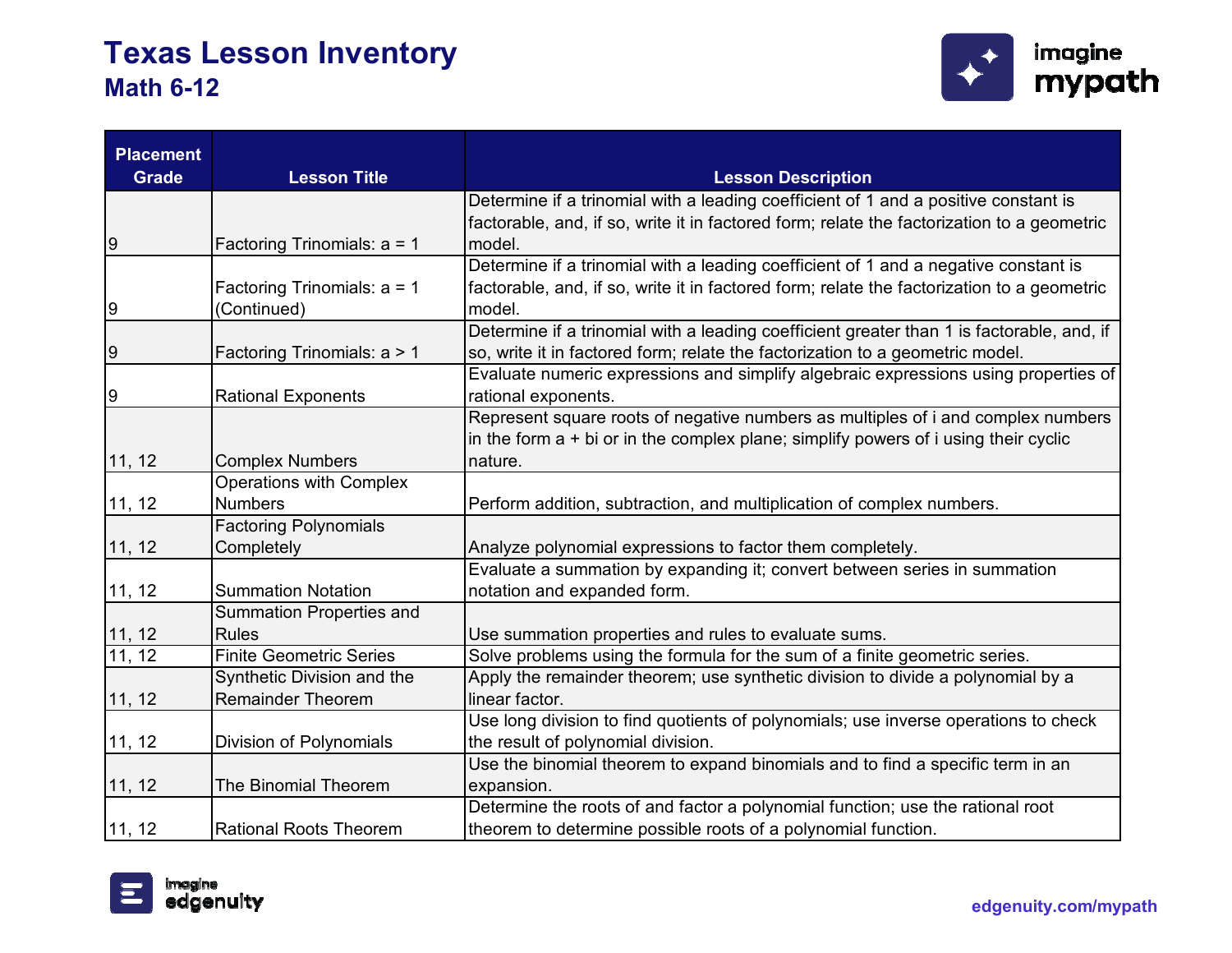

| <b>Placement</b> |                                         |                                                                                           |
|------------------|-----------------------------------------|-------------------------------------------------------------------------------------------|
| <b>Grade</b>     | <b>Lesson Title</b>                     | <b>Lesson Description</b>                                                                 |
|                  |                                         | Use the complex conjugate theorem to factor and solve polynomial equations, and           |
|                  | <b>Fundamental Theorem of</b>           | apply the fundamental theorem of algebra to determine the number of roots of a            |
| 11, 12           | Algebra                                 | polynomial function.                                                                      |
|                  | <b>Writing Poly Functions from</b>      |                                                                                           |
| 11, 12           | <b>Complex Roots</b>                    | Write polynomial functions from complex roots.                                            |
|                  | <b>Radical Equations and</b>            | Model and solve mathematical and real-world problems using radical equations, and         |
| 11, 12           | <b>Extraneous Roots</b>                 | determine extraneous roots.                                                               |
|                  | <b>Solving Equations Containing</b>     |                                                                                           |
| 11, 12           | <b>Two Radicals</b>                     | Solve equations containing two radicals, and determine extraneous solutions               |
|                  |                                         | <b>Linear Functions, Equations, and Inequalities</b>                                      |
|                  |                                         | Construct a table of values and/or a graph for a two-variable linear equation that        |
|                  |                                         | models a situation; identify solutions that are or are not viable based on a given        |
|                  |                                         | context; interpret graphs and rates by examining the quantities represented by each       |
|                  | Writing and Graphing Equations          | axis; write a two-variable linear equation to model a quantitative relationship,          |
| $\overline{9}$   | in Two Variables                        | describing the constraints of the model based on the context.                             |
|                  |                                         | Calculate the rate of change of a function; determine the initial value of a function;    |
| $\overline{9}$   | <b>Introduction to Linear Functions</b> | determine if a relationship is linear by analyzing the rate of change.                    |
|                  |                                         | Determine the slope of a line from a graph, a table of values, and ordered pairs;         |
|                  |                                         | identify if the slope of a linear relationship is zero, positive, negative, or undefined; |
| $\overline{9}$   | Slope of a Line                         | interpret slope in the context of real-world scenarios.                                   |
|                  |                                         | Identify the slope and/or y-intercept of a linear function given in slope-intercept form; |
|                  |                                         | graph a linear function given in slope-intercept form; write a linear function, in slope- |
| $\overline{9}$   | Slope-Intercept Form of a Line          | intercept form, from a graph and from a verbal description or scenario.                   |
|                  |                                         | Identify the slope and/or y-intercept of a linear function given in point-slope form,     |
|                  |                                         | and graph the linear function; write the equation of a line given its slope and a point   |
| $\overline{9}$   | Point-Slope Form of a Line              | on the line in point-slope form, and express the relationship as a function.              |
|                  |                                         | Write the equation of a line in standard form given a graph and a scenario; identify      |
|                  |                                         | the slope and/or y-intercept of a linear function given in standard form, and graph       |
| $\overline{9}$   | Standard Form of a Line                 | the linear function.                                                                      |

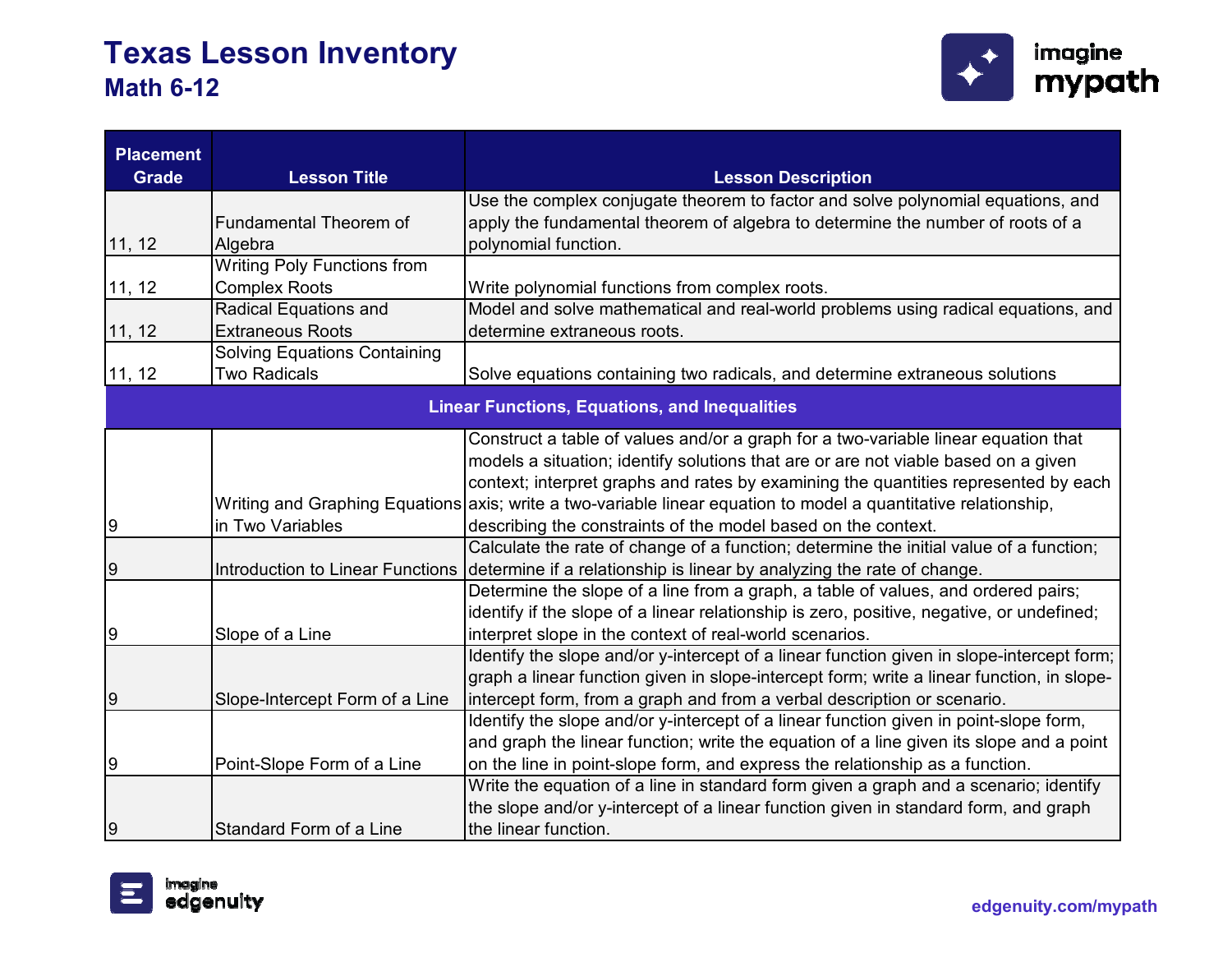

| <b>Placement</b><br><b>Grade</b> | <b>Lesson Title</b>                  | <b>Lesson Description</b>                                                               |
|----------------------------------|--------------------------------------|-----------------------------------------------------------------------------------------|
|                                  |                                      | Use a table to organize information given in mixture problems; write and solve one-     |
| 9                                | <b>Solving Mixture Problems</b>      | variable linear equations to model and solve mixture problems.                          |
|                                  |                                      | Use a table to organize information given in time-distance-rate and work problems;      |
|                                  |                                      | write and solve one-variable linear equations to model and solve problems of these      |
| 9                                | <b>Solving Rate Problems</b>         | types.                                                                                  |
|                                  | Modeling with Systems of             | Create a system of linear equations to model a problem; interpret the solution of a     |
| 9                                | <b>Linear Equations</b>              | system of linear equations in a modeling context.                                       |
|                                  | <b>Graphing Two-Variable Linear</b>  |                                                                                         |
| 9                                | Inequalities                         | Relate the graph of a two-variable linear inequality to its algebraic representation.   |
|                                  | Modeling with Two-Variable           | Create a two-variable linear inequality to model a problem; interpret the solutions of  |
| 9                                | Linear Inequalities                  | a two-variable linear inequality in a modeling context.                                 |
|                                  |                                      | Determine if a data set shows a correlation and, if so, the type of correlation; use    |
|                                  |                                      | technology to determine the line of best fit for a data set, and interpret the          |
| 9                                | Line of Best Fit                     | parameters of the model in context; use a line of best fit to make a prediction.        |
|                                  |                                      | <b>Quadratic Functions and Equations</b>                                                |
|                                  |                                      | Identify a quadratic function and values of the coefficients and constant from the      |
|                                  |                                      | standard form; calculate the rate of change of a quadratic function over an interval    |
|                                  | Introduction to Quadratic            | of its domain, and compare it to linear and exponential functions; evaluate a           |
| 9                                | <b>Functions</b>                     | quadratic function using tables, graphs, and equations.                                 |
|                                  |                                      | Graph a quadratic function given in standard form, and identify key features from the   |
|                                  | <b>Quadratic Functions: Standard</b> | graph; identify key features from the equation of a quadratic function given in         |
| 9                                | Form                                 | standard form.                                                                          |
|                                  |                                      | Graph a quadratic function given in vertex form; identify key features from the graph   |
|                                  | <b>Quadratic Functions: Vertex</b>   | of an equation of a quadratic function given in vertex form; identify key features from |
| 9                                | Form                                 | the equation of a quadratic function given in vertex form.                              |
|                                  |                                      | Write quadratic functions given in standard form and with $a = 1$ into vertex form by   |
|                                  |                                      | completing the square; relate the geometric model of completing the square to the       |
| 9                                | <b>Completing the Square</b>         | algebraic process.                                                                      |

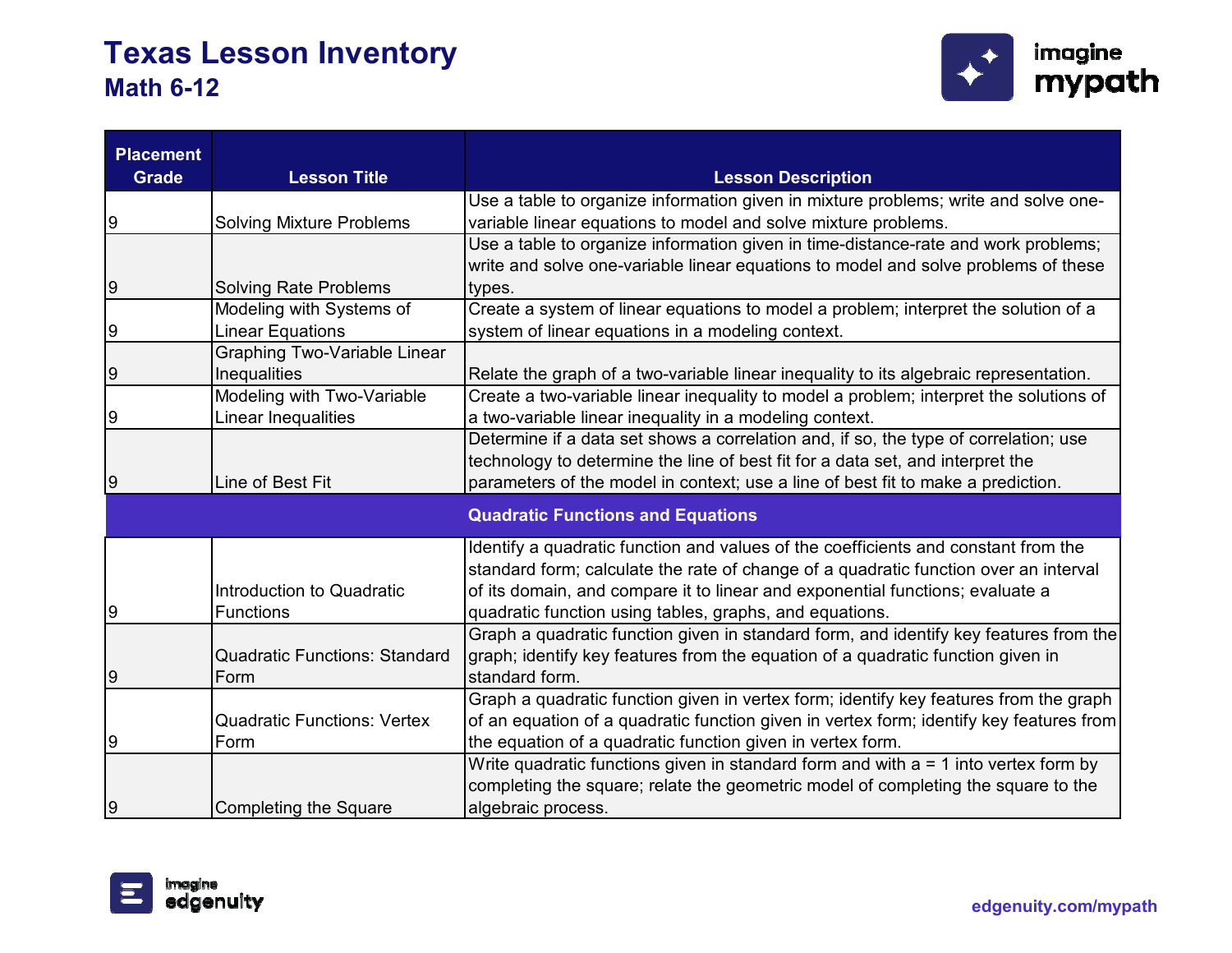

| <b>Placement</b><br><b>Grade</b> | <b>Lesson Title</b>                 |                                                                                         |
|----------------------------------|-------------------------------------|-----------------------------------------------------------------------------------------|
|                                  |                                     | <b>Lesson Description</b>                                                               |
|                                  |                                     | Write quadratic functions given in standard form into vertex form by completing the     |
|                                  | <b>Completing the Square</b>        | square; relate the parameters of a quadratic function in vertex form to                 |
| 9                                | (Continued)                         | transformations of the graph $y = x$ squared.                                           |
|                                  | <b>Solving Quadratic Equations:</b> | Solve problems by factoring quadratic equations given in standard form; write           |
| 9                                | <b>Zero Product Property</b>        | quadratic equations given rational solutions.                                           |
|                                  |                                     | Solve problems by rewriting quadratic equations in standard form and factoring,         |
|                                  | <b>Solving Quadratic Equations:</b> | pointing out the solutions that are viable or not viable in a modeling context; write a |
| 9                                | Factoring                           | quadratic equation that models a scenario.                                              |
|                                  | <b>Solving Quadratic Equations:</b> |                                                                                         |
| 9                                | <b>Square Root Property</b>         | Use the square root property to solve quadratic equations.                              |
|                                  | <b>Solving Quadratic Equations:</b> |                                                                                         |
| 9                                | <b>Completing the Square</b>        | Solve a quadratic equation whose leading coefficient is 1 by completing the square.     |
|                                  | <b>Solving Quadratic Equations:</b> |                                                                                         |
|                                  | <b>Completing the Square</b>        | Solve a quadratic equation whose leading coefficient is greater than 1 by completing    |
| 9                                | (Continued)                         | the square.                                                                             |
|                                  |                                     | Determine the values of a, b, and c from a given quadratic equation in standard         |
|                                  |                                     | form; recognize an expression that uses the quadratic formula to find the solutions     |
|                                  | Introduction to the Quadratic       | of a quadratic equation; determine the value of the discriminant of a quadratic         |
| 9                                | Formula                             | equation.                                                                               |
|                                  |                                     | Solve a quadratic equation using the quadratic formula; determine the number of         |
|                                  | <b>Solving Quadratic Equations:</b> | real zeros of a quadratic function by finding the values of a, b, and c and then        |
| 9                                | <b>Quadratic Formula</b>            | calculating the discriminant.                                                           |
|                                  |                                     | <b>Exponential Functions and Equations</b>                                              |
|                                  |                                     |                                                                                         |
|                                  |                                     | Graph an exponential growth function, and state its domain and range; identify an       |
|                                  |                                     | exponential growth function given tables, graphs, and function rules, determining the   |
|                                  |                                     | rate of change; write an exponential growth function to model a real-world problem,     |
| 9                                | <b>Exponential Growth Functions</b> | pointing out constraints in the modeling context.                                       |

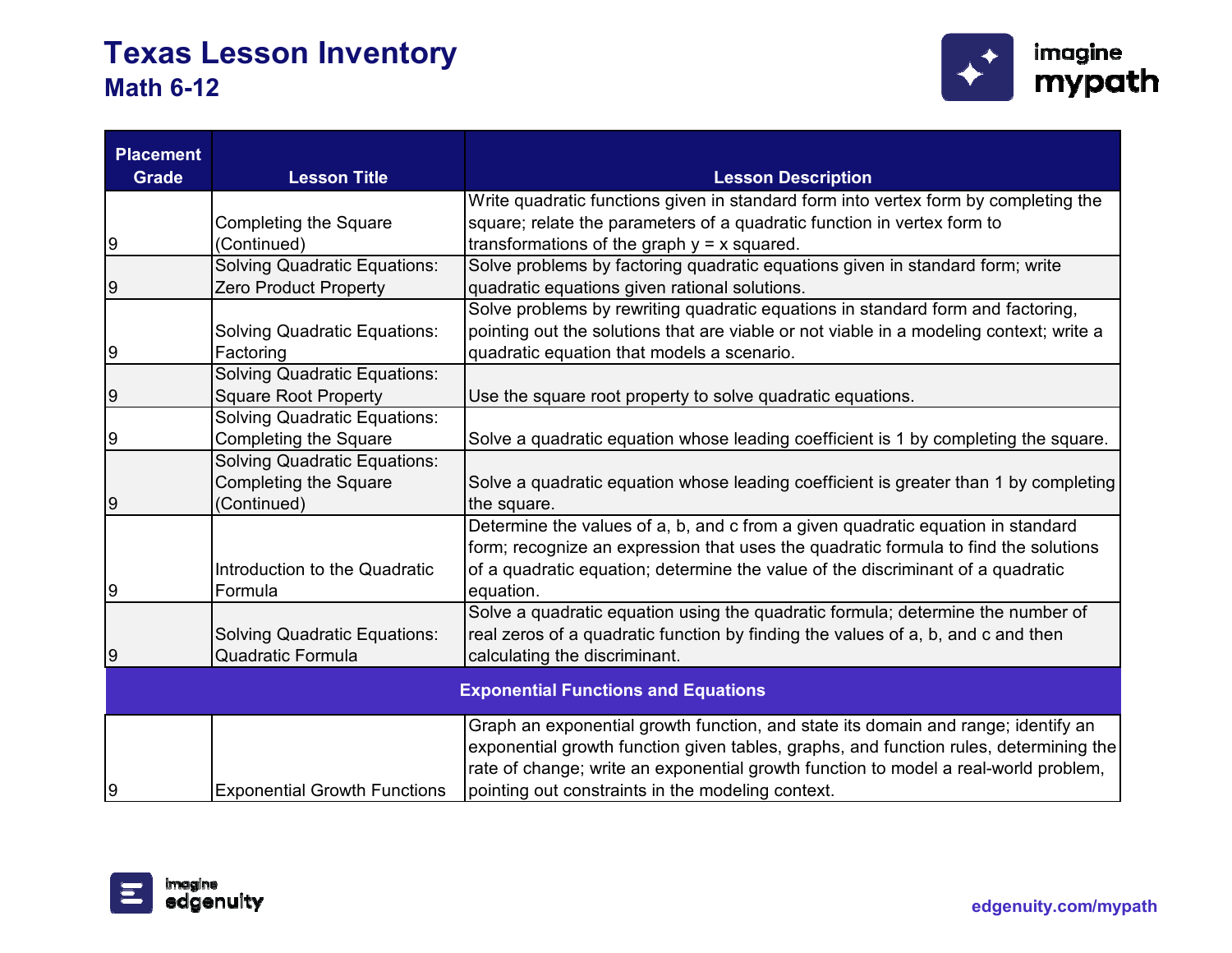

| <b>Placement</b> |                                       |                                                                                         |
|------------------|---------------------------------------|-----------------------------------------------------------------------------------------|
| <b>Grade</b>     | <b>Lesson Title</b>                   | <b>Lesson Description</b>                                                               |
|                  |                                       | Graph an exponential decay function, and state its domain and range; identify an        |
|                  |                                       | exponential decay function given tables, graphs, and function rules, determining the    |
|                  |                                       | rate of change; write an exponential decay function to model a real-world problem,      |
| 9                | <b>Exponential Decay Functions</b>    | pointing out constraints in the modeling context.                                       |
|                  |                                       | Determine the parameters and/or create an equation for a vertically dilated             |
|                  | <b>Vertical Stretches and Shrinks</b> | exponential growth or decay function given a table, equation, or scenario; match a      |
| 9                | of Exponential Functions              | graph, table, or scenario to an equation of a function of either type or vice versa.    |
|                  | <b>Reflections of Exponential</b>     | Graph reflections of exponential functions, and determine the domain and/or range       |
| 9                | <b>Functions</b>                      | of exponential functions reflected across an axis.                                      |
|                  | <b>Translations of Exponential</b>    |                                                                                         |
| 9                | <b>Functions</b>                      | Graph and describe translations of exponential functions; analyze their key aspects.    |
|                  |                                       | Write recursive and explicit rules for geometric sequences using function notation;     |
|                  |                                       | graph and analyze geometric sequences as a special case of exponential functions        |
| 9                | <b>Geometric Sequences</b>            | with the domain restricted to natural numbers.                                          |
|                  |                                       | <b>Proof and Congruence</b>                                                             |
|                  |                                       | Identify and name undefined terms of point, line, plane, and distance along a line;     |
|                  |                                       | analyze descriptions and diagrams that illustrate basic postulates about points, lines, |
| 10               | <b>Euclidean Geometry</b>             | and planes.                                                                             |
|                  |                                       | Identify and name a ray and/or a line segment; identify and name an angle, an arc,      |
|                  |                                       | and/or a circle; identify and name a pair of parallel lines and/or a pair of            |
| 10               | <b>Defining Terms</b>                 | perpendicular lines.                                                                    |
|                  |                                       | Apply the protractor postulate and angle addition postulate to calculate angle          |
|                  |                                       | measures; apply the ruler postulate and segment addition postulate to calculate the     |
|                  |                                       | lengths of line segments; identify a midpoint of a line segment and a bisector of an    |
| 10               | Measuring Length and Angles           | angle.                                                                                  |
|                  |                                       | Identify proof formats, essential parts of a proof, and assumptions that can be made    |
| 10               | Introduction to Proof                 | from a given drawing.                                                                   |

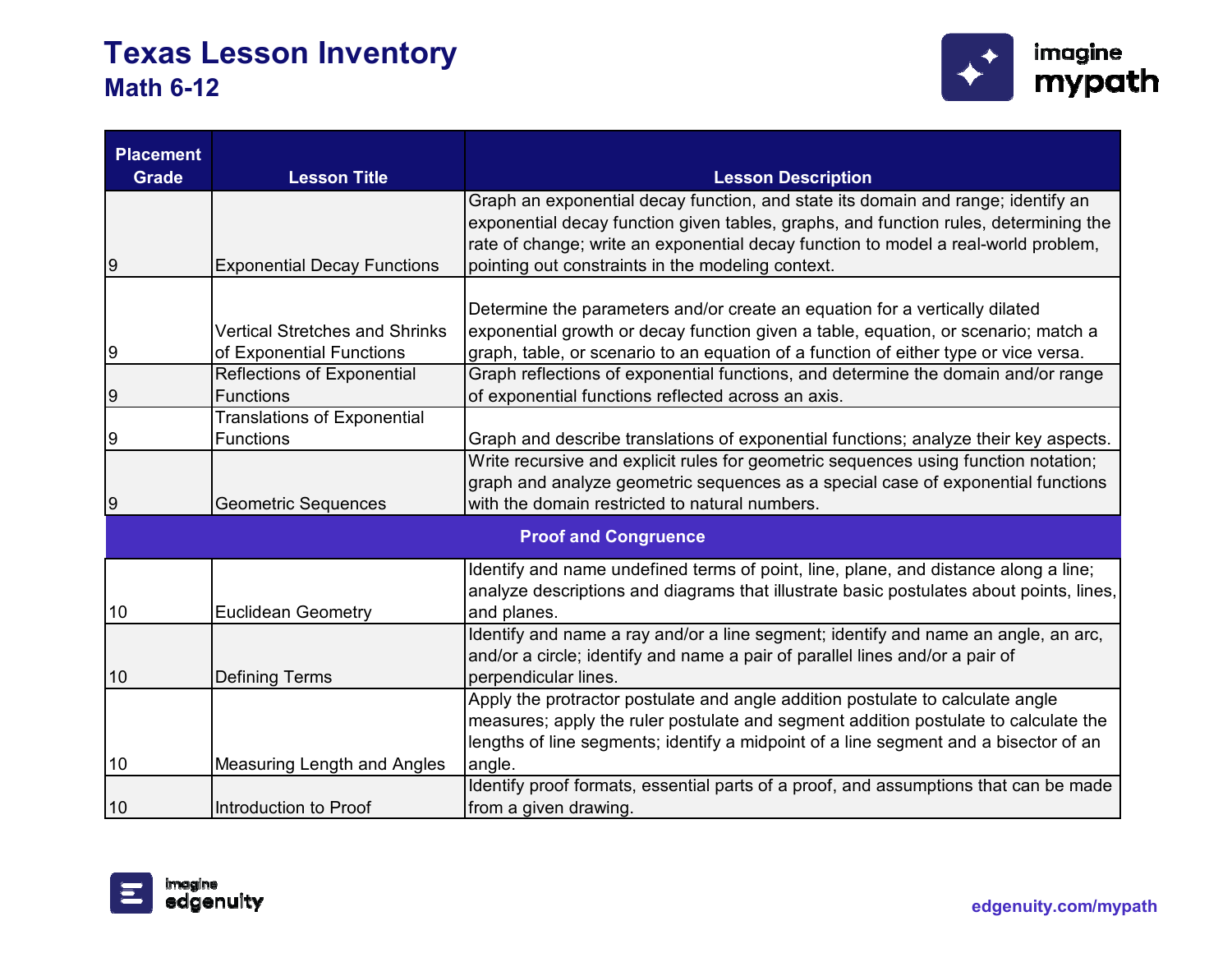

| <b>Placement</b><br><b>Grade</b> | <b>Lesson Title</b>               | <b>Lesson Description</b>                                                                                        |
|----------------------------------|-----------------------------------|------------------------------------------------------------------------------------------------------------------|
|                                  |                                   | Calculate angle measures by using definitions and theorems about linear pairs and                                |
|                                  |                                   | vertical angles; complete the steps to prove statements using linear pairs and                                   |
| 10                               |                                   | Linear Pairs and Vertical Angles vertical angles; identify linear pairs and vertical angles from given diagrams. |
|                                  |                                   | Complete the steps to prove statements using complementary angles and                                            |
|                                  | Complementary and                 | supplementary angles; identify these angles from given diagrams, and solve                                       |
| 10                               | <b>Supplementary Angles</b>       | problems involving their measures.                                                                               |
|                                  |                                   | Determine the image of a figure after a given composition of transformations;                                    |
| 10                               | Compositions                      | determine the rule that describes a given composition of transformations.                                        |
|                                  |                                   | Identify rotational symmetry and its order in geometric figures; identify reflectional                           |
| 10                               | Symmetry                          | symmetry in geometric figures and the number of lines of symmetry.                                               |
|                                  |                                   | Solve problems involving the distance from a point on the perpendicular bisector to                              |
|                                  | <b>Parallel and Perpendicular</b> | both endpoints of the line segment; identify parallel, perpendicular, and skew lines                             |
| 10                               | Lines                             | from three-dimensional figures.                                                                                  |
|                                  |                                   | Solve for angle measures when parallel lines are cut by a transversal, and complete                              |
| 10                               | Lines Cut by a Transversal        | the steps to prove angle relationships.                                                                          |
|                                  |                                   | Apply theorems to determine if lines are parallel; prove lines are parallel given angle                          |
| 10                               | <b>Proving Lines Parallel</b>     | relationships.                                                                                                   |
|                                  |                                   | Calculate the measures of interior and exterior angles of a triangle, and complete                               |
|                                  |                                   | the steps to prove that the sum of the measures of the interior angles is 180                                    |
| 10                               | <b>Triangle Angle Theorems</b>    | degrees.                                                                                                         |
|                                  |                                   | Construct or justify the construction of isosceles and equilateral triangles; determine                          |
|                                  | <b>Triangles and Their Side</b>   | if three given segments will satisfy the triangle inequality; determine the length or                            |
| 10                               | Lengths                           | parameters for a third side of a triangle given the other two sides.                                             |
|                                  |                                   | Solve for unknown measures of isosceles triangles; identify characteristics of an                                |
|                                  |                                   | isosceles triangle; complete the steps to prove the isosceles triangle theorem and its                           |
| 10                               | <b>Isosceles Triangles</b>        | converse.                                                                                                        |
|                                  |                                   | Determine if figures are congruent, and, if so, identify their corresponding parts;                              |
| 10                               | <b>Congruent Figures</b>          | determine unknown measures of congruent figures.                                                                 |
|                                  |                                   | Using SAS, complete the steps to prove triangles are congruent, and identify the                                 |
| 10                               | <b>Triangle Congruence: SAS</b>   | sides and angle that can be used to prove triangle congruency.                                                   |

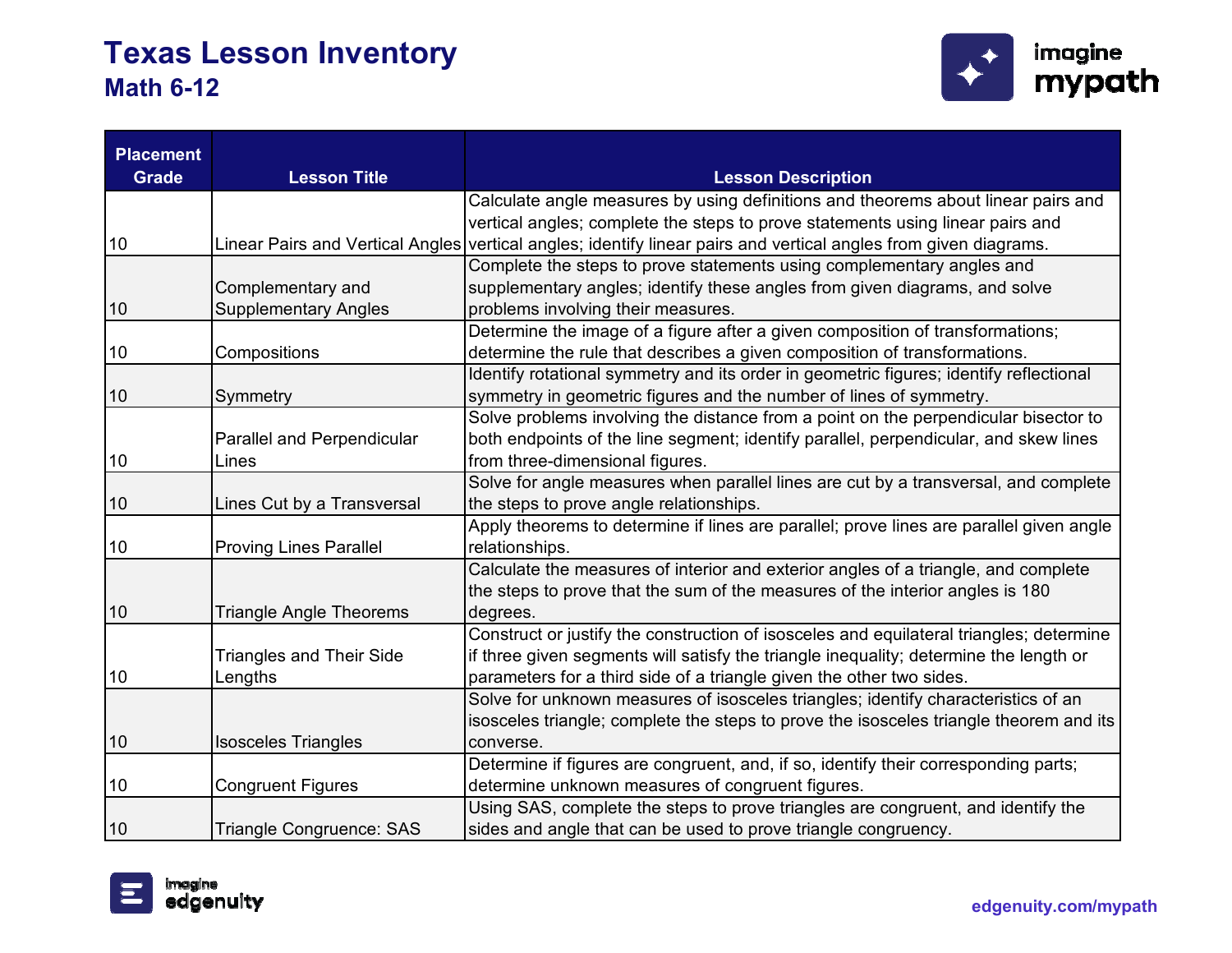

| <b>Placement</b> |                                 |                                                                                        |
|------------------|---------------------------------|----------------------------------------------------------------------------------------|
| <b>Grade</b>     | <b>Lesson Title</b>             | <b>Lesson Description</b>                                                              |
|                  | Triangle Congruence: ASA and    | Using ASA or AAS, complete the steps to prove triangles are congruen,t and identify    |
| 10               | <b>AAS</b>                      | the side and angles that can be used to prove triangle congruency.                     |
|                  | Triangle Congruence: SSS and    | Using SSS or HL, complete the steps to prove triangles are congruent, and identify     |
| 10               | <b>HL</b>                       | the side and angles that can be used to prove triangle congruency.                     |
|                  |                                 | <b>Coordinate and Transformational Geometry</b>                                        |
|                  |                                 | Complete the steps to prove the slope criteria for parallel and perpendicular lines    |
|                  | Slopes of Parallel and          | using coordinate geometry; determine if two lines are parallel or perpendicular; use   |
| 10               | <b>Perpendicular Lines</b>      | slope criteria to find additional points on a parallel or perpendicular line.          |
|                  |                                 | Write the equation of a line perpendicular to a given line or segment that goes        |
|                  |                                 | through a particular point; write the equation of a line parallel to a given line that |
| 10               | <b>Writing Linear Equations</b> | goes through a particular point.                                                       |
|                  |                                 | Calculate and interpret the scale factor for dilations of figures; determine the       |
|                  |                                 | unknown measures of an image or pre-image of a dilated figure given the scale          |
|                  |                                 | factor; verify experimentally the properties of dilations given a center and a scale   |
| 10               | <b>Dilations</b>                | factor.                                                                                |
|                  |                                 | Apply coordinate algebra proofs to triangles and quadrilaterals; calculate the         |
| 10               | Figures in the Coordinate Plane | perimeter of a triangle or quadrilateral given the coordinates of the vertices.        |
|                  |                                 | Solve problems involving area of a sector with central angles measured in degrees      |
| 10               | Area of a Circle and a Sector   | and in radians.                                                                        |
|                  | Area of Triangles and           |                                                                                        |
| 10               | Parallelograms                  | Solve problems involving areas of triangles and parallelograms.                        |
|                  |                                 | Calculate the perimeter of a rhombus, trapezoid, or kite given the coordinates of the  |
|                  | Perimeter and Area of Rhombi,   | vertices; solve problems involving the area of these figures given the coordinates of  |
| 10               | Trapezoids, and Kites           | the vertices.                                                                          |
|                  |                                 | Calculate the area of a regular polygon and the length of its apothem; solve real-     |
| 10               | Area of Regular Polygons        | world problems involving the area of regular polygons.                                 |
|                  |                                 | Calculate the area of composite 2-D figures, including real-world applications;        |
|                  |                                 | decompose composite 2-D figures; write an expression that represents the area of a     |
| 10               | Area of Composite Figures       | composite 2-D figure.                                                                  |

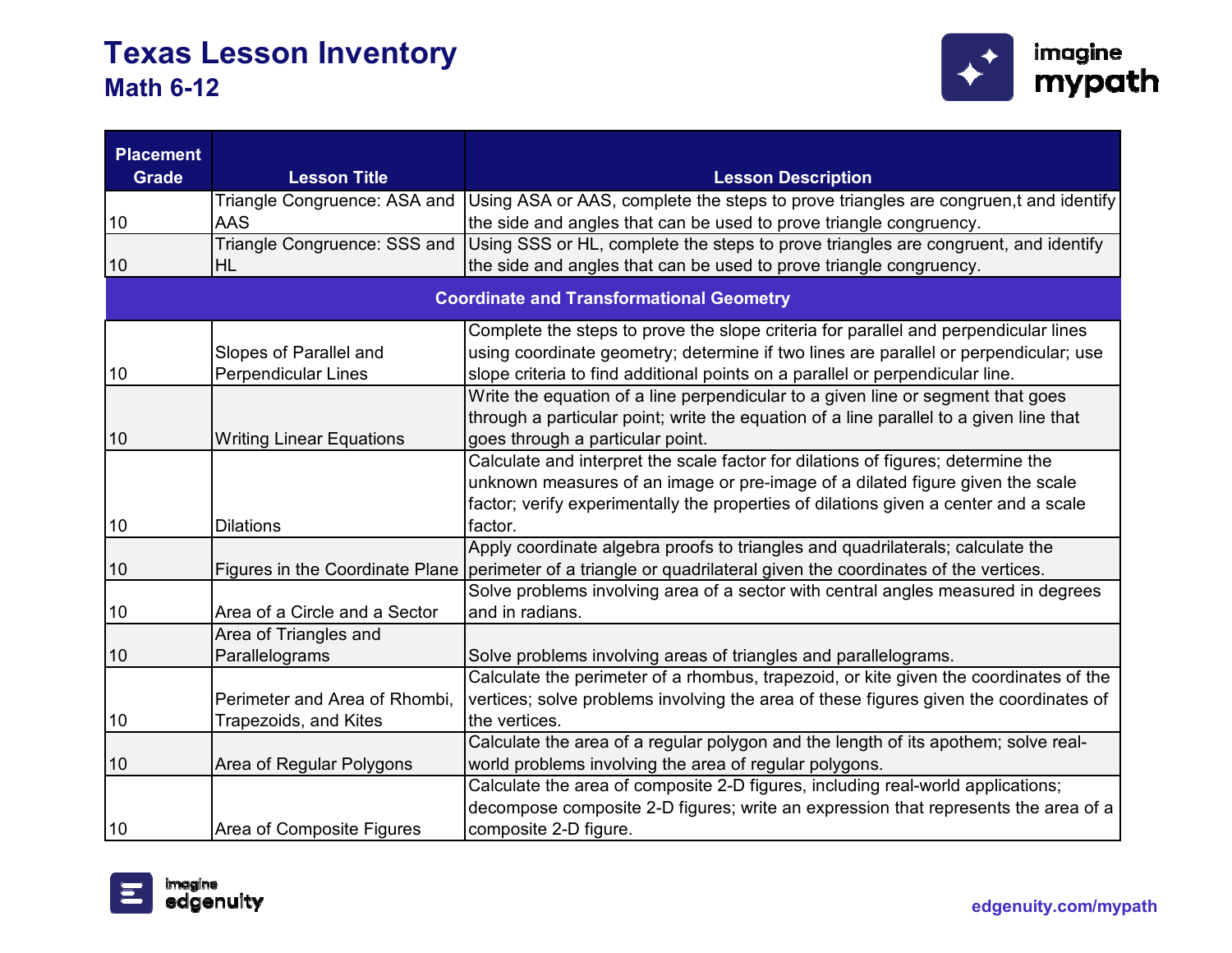

| <b>Placement</b> |                                |                                                                                                                    |
|------------------|--------------------------------|--------------------------------------------------------------------------------------------------------------------|
| <b>Grade</b>     | <b>Lesson Title</b>            | <b>Lesson Description</b>                                                                                          |
|                  |                                | Calculate the volume or an unknown measure of an oblique prism based on a                                          |
|                  |                                | mathematical or real-world model; write expressions to represent the volumes or                                    |
| 10               | <b>Volume of Prisms</b>        | unknown measures of oblique prisms.                                                                                |
|                  |                                | Calculate the volume or an unknown measure of a right hexagonal pyramid and an                                     |
|                  |                                | oblique pyramid based on a mathematical or real-world model; write expressions to                                  |
|                  |                                | represent the volumes or unknown measures of right hexagonal pyramids and                                          |
| 10               | Volume of Pyramids             | oblique pyramids.                                                                                                  |
|                  |                                | Solve mathematical and real-world problems involving the volume of oblique cones                                   |
|                  | Volume of Cylinders, Cones,    | and oblique cylinders; write expressions to represent the volumes or unknown                                       |
| 10               | and Spheres                    | measures of cylinders and cones.                                                                                   |
|                  |                                |                                                                                                                    |
|                  |                                | Cavalieri's Principle and Volume Calculate the volumes of composite figures, including those that model real-world |
| 10               | of Composite Figures           | objects; write an expression to represent the volume of a composite figure.                                        |
|                  |                                | Identify similar solids, and determine their scale factors; determine and describe how                             |
|                  |                                | proportional or nonproportional changes in linear dimensions of a shape affect other                               |
|                  | Changing Dimensions in 3-D     | measurements such as perimeter, area, surface area, or volume; solve problems                                      |
| 10               | <b>Figures</b>                 | about length, area, and volume measures using scale factors.                                                       |
|                  |                                | Solve mathematical and real-world problems about lateral and surface areas of                                      |
| 10               | Surface Area                   | composite figures.                                                                                                 |
|                  |                                | <b>Similarity, Proof, and Triginometry</b>                                                                         |
|                  |                                | Determine if two polygons are similar using dilations; find the coordinates of the                                 |
|                  |                                | vertices of an image or pre-image of a dilated polygon given the scale factor; verify                              |
|                  |                                | the properties of dilations, including the scale factor and slopes of corresponding                                |
| 10               | <b>Similar Figures</b>         | line segments.                                                                                                     |
|                  |                                |                                                                                                                    |
|                  |                                | Complete the steps to prove triangles are similar using the AA similarity theorem;                                 |
| 10               | <b>Triangle Similarity: AA</b> | identify the composition of similarity transformations in a mapping of two triangles.                              |
|                  |                                | Determine unknown measures of 30-60-90 triangles and 45-45-90 triangles; solve                                     |
| 10               | <b>Special Right Triangles</b> | real-world problems involving special right triangles.                                                             |

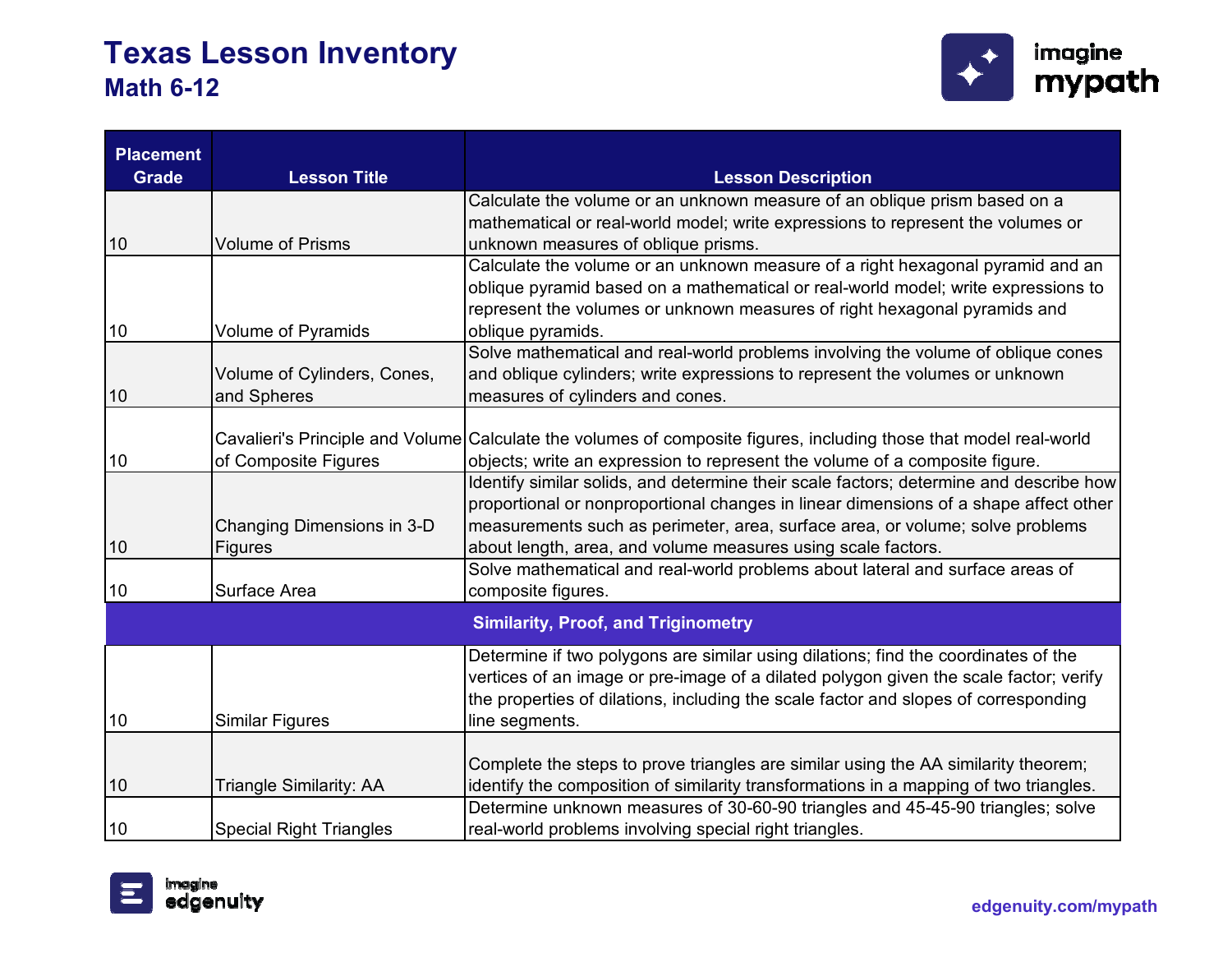

| <b>Placement</b><br><b>Grade</b> | <b>Lesson Title</b>                                                | <b>Lesson Description</b>                                                            |
|----------------------------------|--------------------------------------------------------------------|--------------------------------------------------------------------------------------|
|                                  |                                                                    | Given an acute angle of a right triangle, label the hypotenuse, opposite, and        |
| 10                               | <b>Trigonometric Ratios</b>                                        | adjacent sides, and write ratios for sine, cosine, and tangent.                      |
|                                  | Solving for Side Lengths of                                        | Apply trigonometric ratios to solve real-world problems and solve for unknown side   |
| 10                               | <b>Right Triangles</b>                                             | lengths of right triangles.                                                          |
|                                  | Solving for Angle Measures of                                      | Apply inverse trigonometric functions to solve real-world problems and to solve for  |
| 10                               | <b>Right Triangles</b>                                             | unknown angles of right triangles.                                                   |
|                                  |                                                                    | Convert between radian and degree measure; evaluate trigonometric functions, and     |
|                                  | Angles and Trigonometric                                           | use them to solve problems; use the unit circle to explain key features of the sine  |
| 11, 12                           | <b>Functions</b>                                                   | and cosine functions.                                                                |
| 11, 12                           | Law of Sines                                                       | Apply the law of sines to solve mathematical and real-world problems.                |
| $\overline{11}$ , 12             | Law of Cosines                                                     | Apply the law of cosines to solve mathematical and real-world problems.              |
|                                  |                                                                    | Solve area and perimeter problems using $A = 1/2$ absinC and Heron's formula; derive |
| 11, 12                           | Area and Perimeter of Triangles the area formula $A = 1/2$ absinC. |                                                                                      |
|                                  |                                                                    | <b>Probability</b>                                                                   |
|                                  | Independent and Mutually                                           | Calculate probabilities using the addition rule and the multiplication rule of       |
| 10                               | <b>Exclusive Events</b>                                            | independent events; identify mutually exclusive and independent events.              |
|                                  |                                                                    | Calculate conditional probabilities using formulas and Venn diagrams; calculate      |
|                                  |                                                                    | probabilities of compound events; use calculations to determine if two events are    |
| 10                               | <b>Conditional Probability</b>                                     | independent.                                                                         |
|                                  | Probability and Two-Way                                            | Compute conditional probabilities from data displayed in a two-way table; construct  |
| 10                               | <b>Tables</b>                                                      | a two-way table, and use it to determine if two events are independent.              |
|                                  |                                                                    | Cubic, Cube Root, Absolute Value and Rational Functions, Equations, and Inequalities |
|                                  | <b>Simplifying Rational</b>                                        | Simplify rational expressions using factoring techniques, and determine their        |
| 11, 12                           | Expressions                                                        | excluded values.                                                                     |
|                                  | <b>Simplifying Rational</b>                                        | Simplify rational expressions using factoring techniques, and determine their        |
| 11, 12                           | <b>Expressions by Factoring</b>                                    | excluded values.                                                                     |
|                                  | Multiplying and Dividing                                           |                                                                                      |
| 11, 12                           | <b>Rational Expressions</b>                                        | Perform multiplication and division of rational expressions.                         |

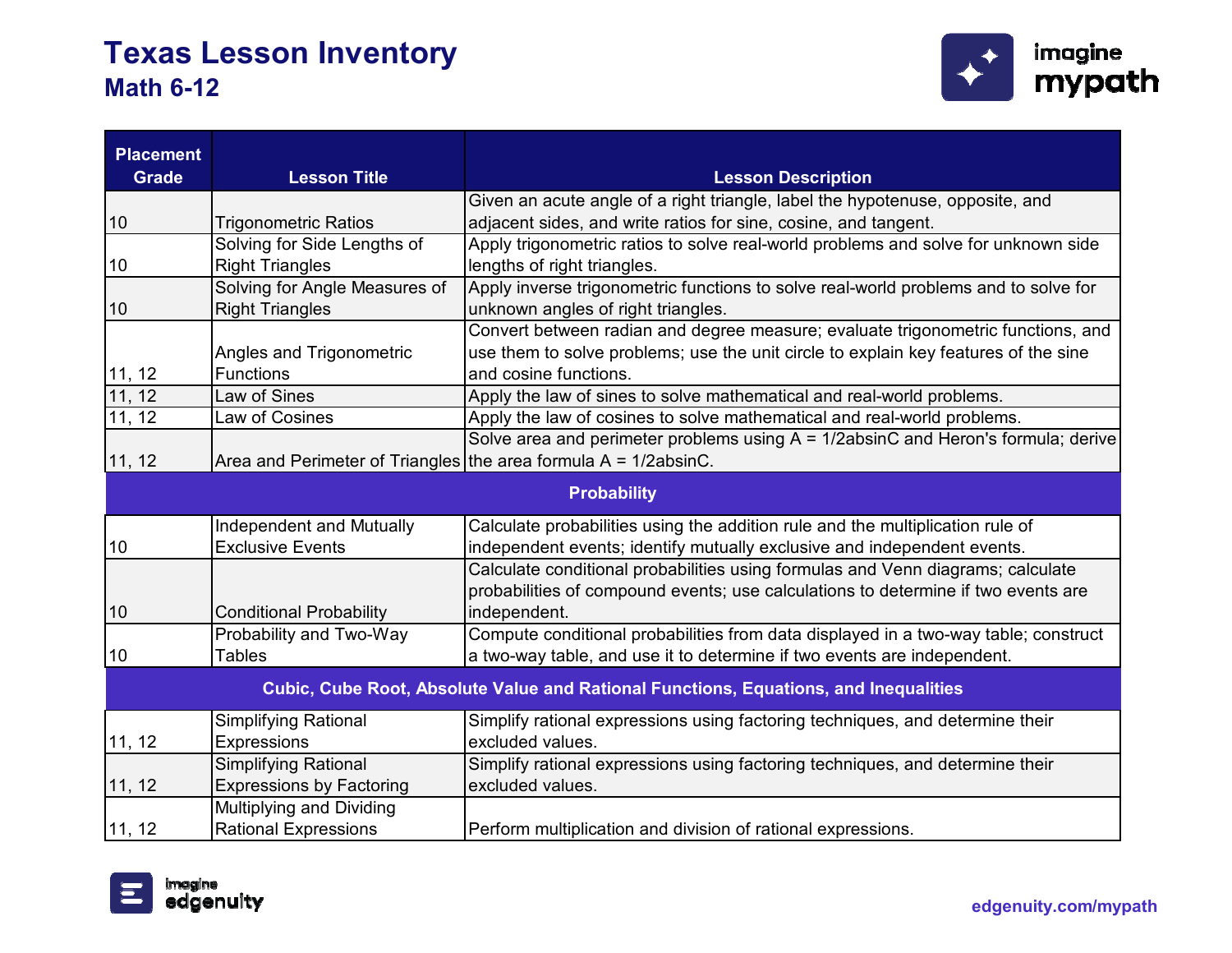

| <b>Placement</b> |                                               |                                                                                      |
|------------------|-----------------------------------------------|--------------------------------------------------------------------------------------|
| <b>Grade</b>     | <b>Lesson Title</b>                           | <b>Lesson Description</b>                                                            |
|                  | Adding and Subtracting                        | Add and subtract rational expressions; simplify complex rational expressions         |
| 11, 12           | <b>Rational Expressions</b>                   | containing sums or differences.                                                      |
|                  |                                               | Solve rational equations, and determine extraneous solutions; use the equations to   |
| 11, 12           | <b>Rational Equations</b>                     | model and solve real-world problems.                                                 |
|                  |                                               | <b>Attributes of Functions and Their Inverses</b>                                    |
|                  |                                               | Use algebraic techniques to determine key features of a rational function; graph a   |
| 11, 12           | <b>Graphs of Rational Functions</b>           | rational function, and analyze its key features.                                     |
|                  |                                               | Describe the key features of a polynomial function, and identify these features from |
| 11, 12           | Graphs of Polynomial Functions a given graph. |                                                                                      |
| 11, 12           | <b>Graphing Polynomial Functions</b>          | Graph polynomial functions using key features.                                       |
|                  |                                               | Describe the effect of one or more transformations on the graph of a function; write |
|                  |                                               | the equation of a transformed function given its graph; recognize even and odd       |
| 11, 12           | <b>Functions and Transformations</b>          | functions.                                                                           |
|                  |                                               | <b>Quadratic and Square Root Functions, Equations, and Inequalities</b>              |
| 11, 12           | Parabolas                                     | Determine the equation of a parabola given the focus and directrix.                  |
|                  |                                               | <b>Exponential and Logarithmic Functions and Equations</b>                           |
|                  | <b>Solving Exponential Equations</b>          |                                                                                      |
| 11, 12           | by Rewriting the Base                         | Solve exponential equations by rewriting bases.                                      |
|                  | Evaluating Logarithmic                        | Evaluate and solve logarithmic expressions by converting between logarithmic and     |
| 11, 12           | <b>Expressions</b>                            | exponential forms.                                                                   |
|                  |                                               | Expand, simplify, and evaluate logarithmic expressions using properties of           |
| 11, 12           | Properties of Logarithms                      | logarithms.                                                                          |
|                  | <b>Solving Equations Using</b>                | Apply properties of logarithms to solve logarithmic equations; determine extraneous  |
| 11, 12           | Properites of Logarithms                      | solutions of the equations.                                                          |